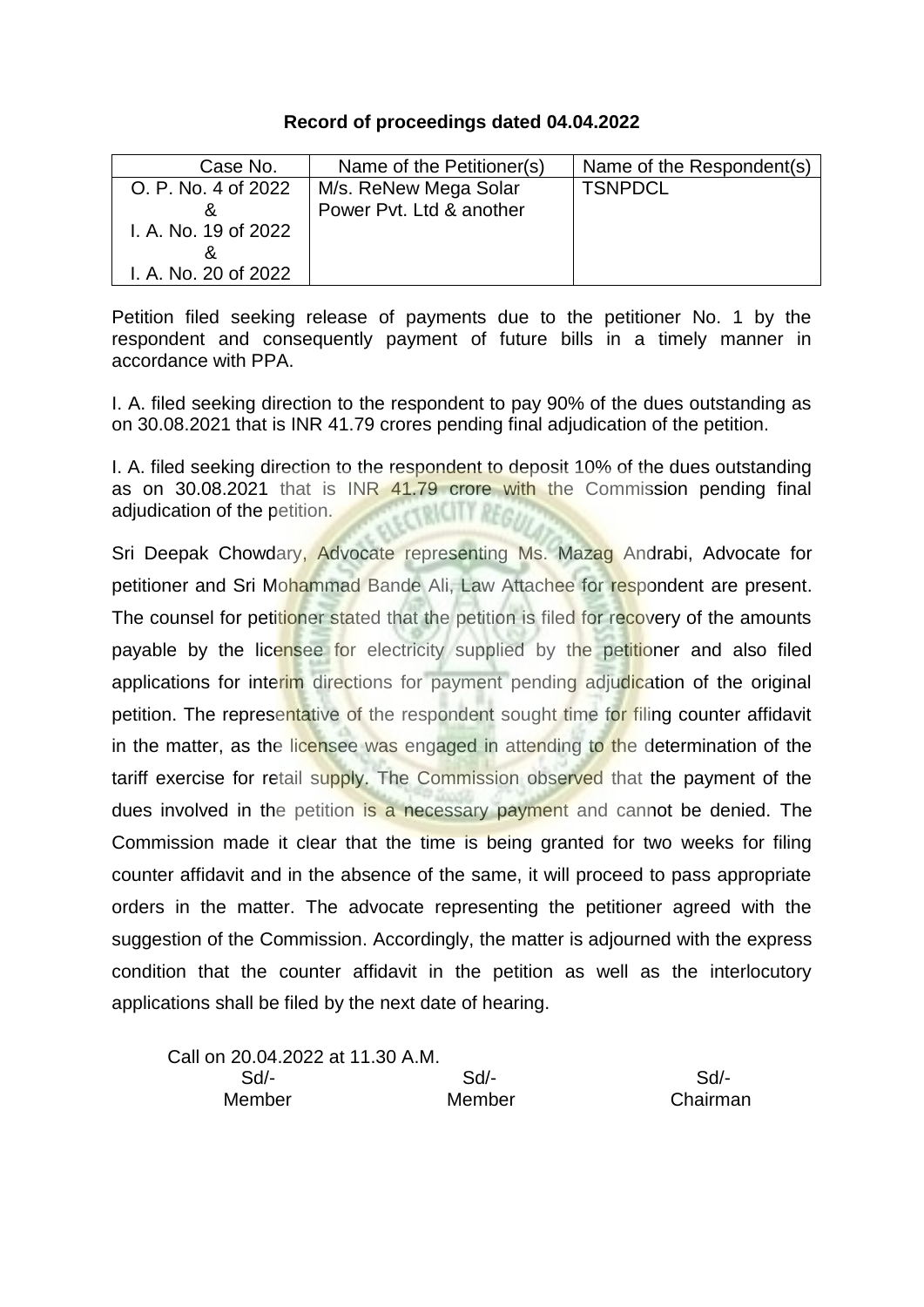| Case No.             | Name of the Petitioner(s)   | Name of the Respondent(s) |
|----------------------|-----------------------------|---------------------------|
| O. P. No. 5 of 2022  | M/s. ReNew Akshay Urja Pvt. | <b>TSSPDCL</b>            |
|                      | Ltd & another               |                           |
| I. A. No.21 of 2022  |                             |                           |
|                      |                             |                           |
| I. A. No. 22 of 2022 |                             |                           |

I. A. filed seeking direction to the respondent to deposit 10% of the dues outstanding as on 30.08.2021 that is INR 23.92 crore with the Commission pending final adjudication of the petition.

I. A. seeing direction to the respondent to pay 90% of the dues outstanding as on 30.08.2021 that is INR 23.92 crores pending final adjudication of the petition.

| Call on 20.04.2022 at 11.30 A.M. |        |          |
|----------------------------------|--------|----------|
| Sd/-                             | $Sd$ - | Sd       |
| Member                           | Member | Chairman |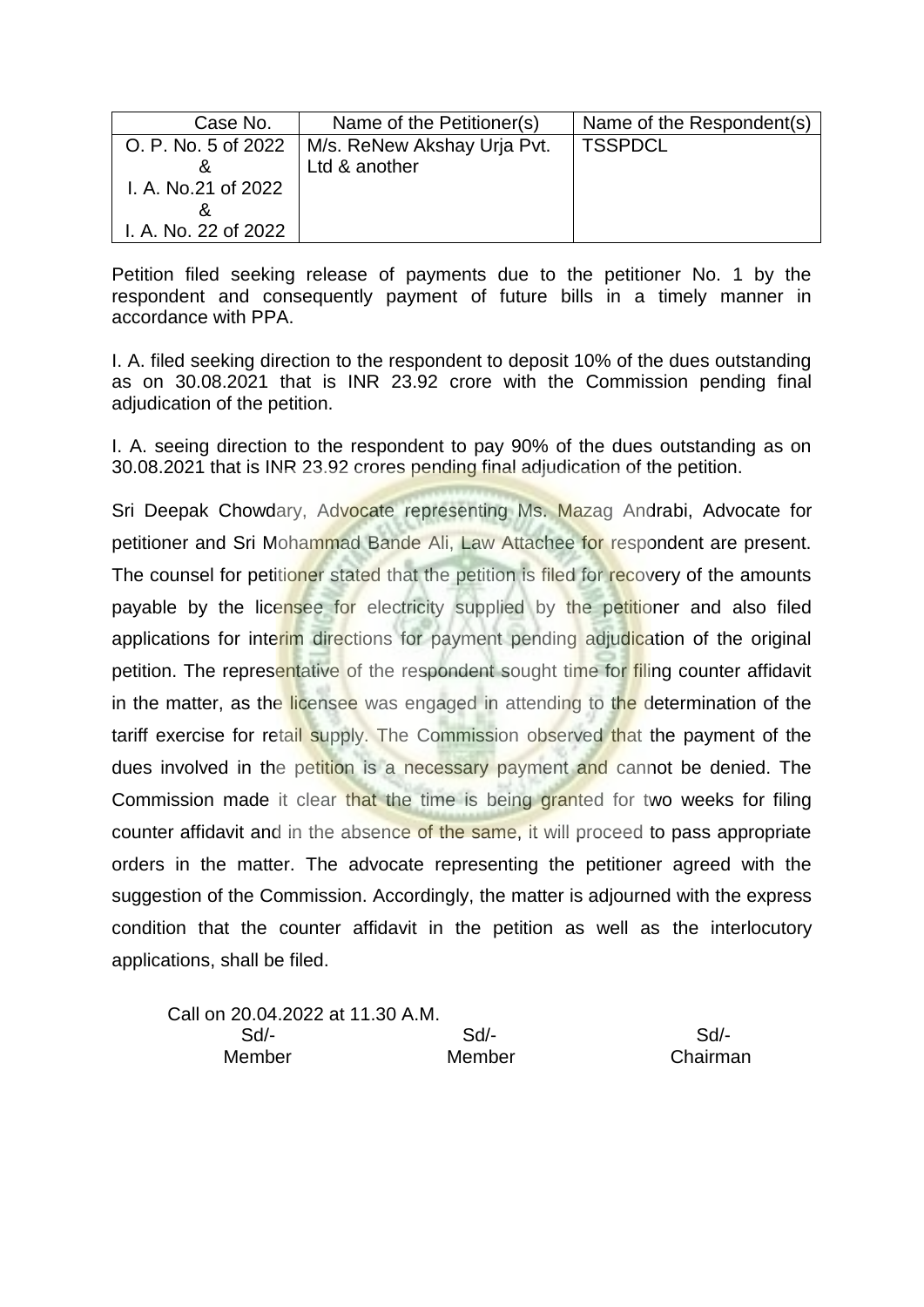| Case No.             | Name of the Petitioner(s)                         | Name of the Respondent(s) |
|----------------------|---------------------------------------------------|---------------------------|
|                      | O. P. No. 6 of 2022   M/s. ReNew Saur Shakti Pvt. | <b>TSSPDCL</b>            |
|                      | Ltd & another                                     |                           |
| I. A. No. 23 of 2022 |                                                   |                           |
|                      |                                                   |                           |
| I. A. No. 24 of 2022 |                                                   |                           |

I. A. filed seeking direction to the respondent to pay 90% of the dues outstanding as on 30.08.2021 that is INR 57.80 crore pending final adjudication of the petition.

I. A. filed seeking direction to the respondent to deposit 10% of the dues outstanding as on 30.08.2021 that is INR 25.04 crore with the Commission pending final adjudication of the petition.

| Call on 20.04.2022 at 11.30 A.M. |        |          |
|----------------------------------|--------|----------|
| Sd/-                             | $Sd$ - | Sd       |
| Member                           | Member | Chairman |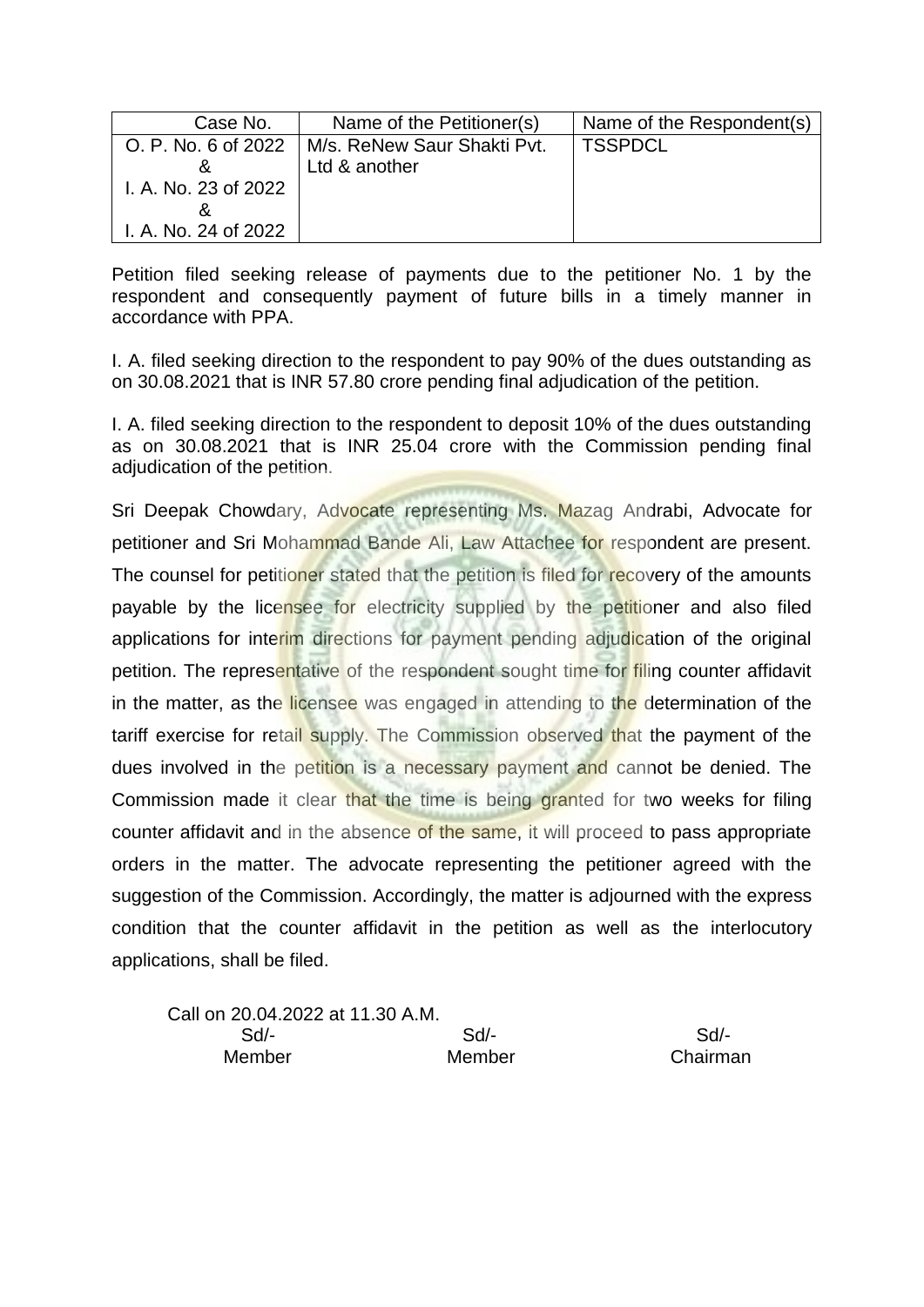| Case No.                       | Name of the Petitioner(s)                     | Name of the Respondent(s) |
|--------------------------------|-----------------------------------------------|---------------------------|
|                                | O. P. No. 7 of 2022   M/s. ReNew Solar Energy | <b>TSNPDCL</b>            |
|                                | (Telangana) Pvt. Ltd &                        |                           |
| I. A. No. 25 of 2022   another |                                               |                           |
|                                |                                               |                           |
| I. A. No. 26 of 2022           |                                               |                           |

I. A. filed seeking direction to the respondent to pay 90% of the dues outstanding as on 30.08.2021 that is INR 126.66 crore pending final adjudication of the petition.

I. A. filed seeking direction to the respondent to deposit 10% of the dues outstanding as on 30.08.2021 i.e., INR 126.66 crore with the Commission pending final adjudication of the petition.

| Call on 20.04.2022 at 11.30 A.M. |        |          |
|----------------------------------|--------|----------|
| $Sd$ -                           | Sd/-   | Sd       |
| Member                           | Member | Chairman |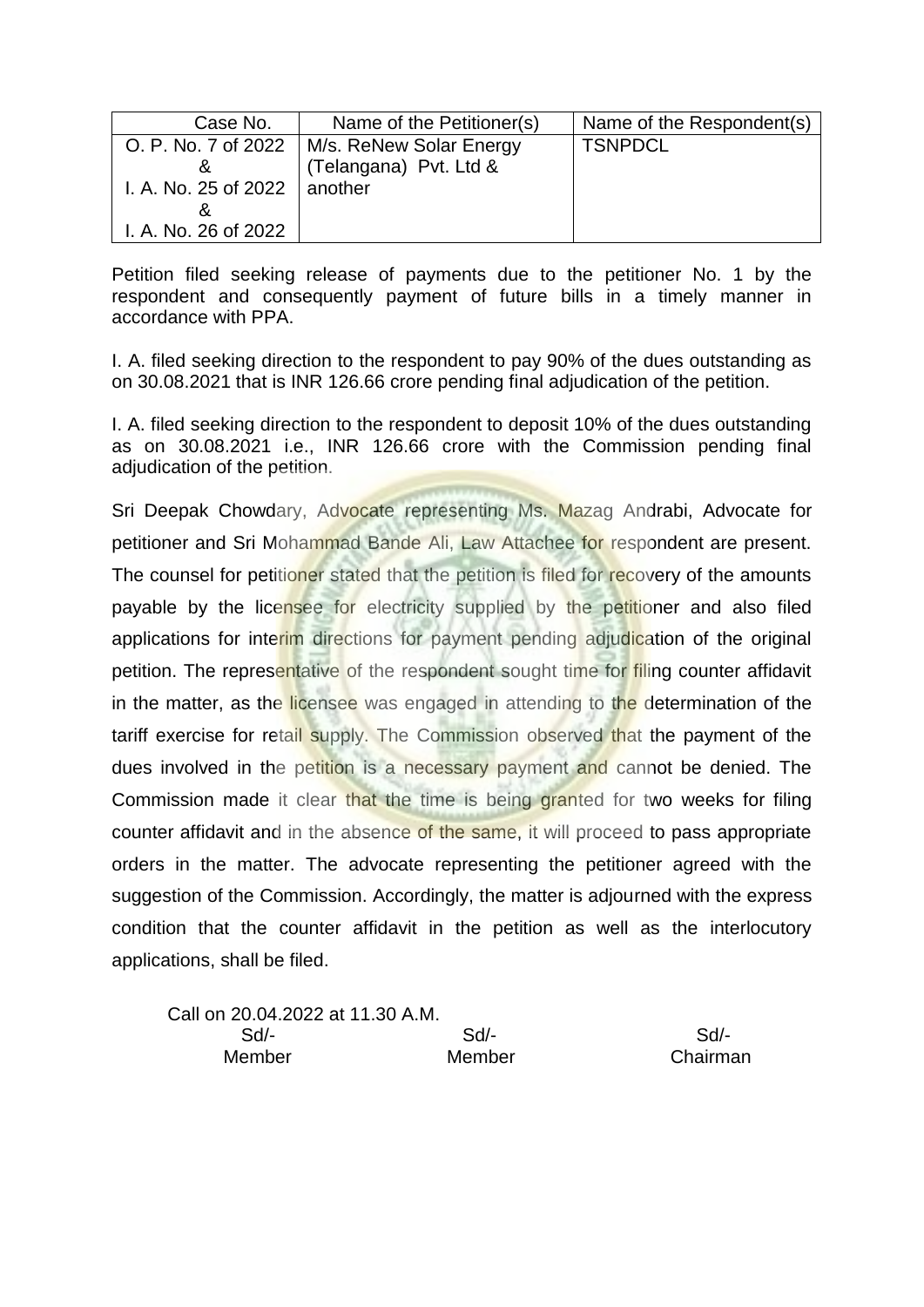| Case No.             | Name of the Petitioner(s)  | Name of the Respondent(s) |
|----------------------|----------------------------|---------------------------|
| O. P. No. 8 of 2022  | M/s. Prathamesh Solarfarms | <b>TSSPDCL</b>            |
|                      | Pyt. Ltd & another         |                           |
| I. A. No. 27 of 2022 |                            |                           |
|                      |                            |                           |
| I. A. No. 28 of 2022 |                            |                           |

I. A. filed seeking direction to the respondent to pay 90% of the dues outstanding as on 30.08.2021 that is INR 50.07 crore pending final adjudication of the petition.

I. A. filed seeking direction to the respondent to deposit 10% of the dues outstanding as on 30.08.2021 that is INR 50.07 crore with the Commission pending final adjudication of the petition.

| Call on 20.04.2022 at 11.30 A.M. |        |          |
|----------------------------------|--------|----------|
| Sd/-                             | Sd/-   | $Sd/$ -  |
| <b>Member</b>                    | Member | Chairman |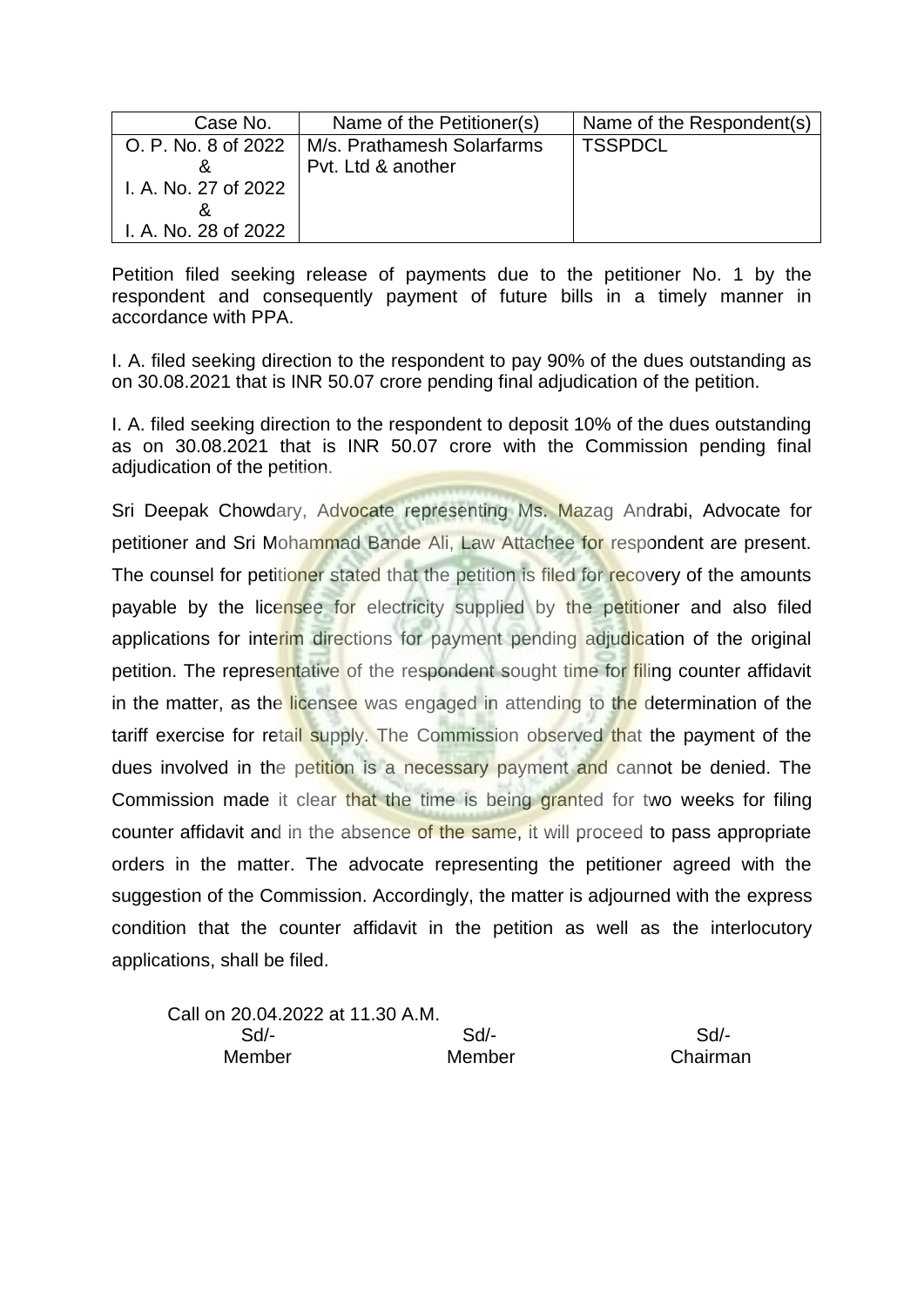| Case No.             | Name of the Petitioner(s)   | Name of the Respondent(s) |
|----------------------|-----------------------------|---------------------------|
| O. P. No. 9 of 2022  | M/s. ReNew Akshay Urja Pvt. | <b>TSSPDCL</b>            |
|                      | Ltd & another               |                           |
| I. A. No. 15 of 2022 |                             |                           |
| α                    |                             |                           |
| I. A. No. 16 of 2022 |                             |                           |

I. A. filed seeking direction to the respondent to pay 90% of the dues outstanding as on 30.08.2021 that is INR 102.92 crore pending final adjudication of the petition.

I. A. filed seeking direction to the respondent to deposit 10% of the dues outstanding as on 30.08.2021 that is INR 102.92 crore with the Commission pending final adjudication of the petition.

| Call on 20.04.2022 at 11.30 A.M. |        |          |
|----------------------------------|--------|----------|
| Sd/-                             | Sd/-   | $Sd/$ -  |
| <b>Member</b>                    | Member | Chairman |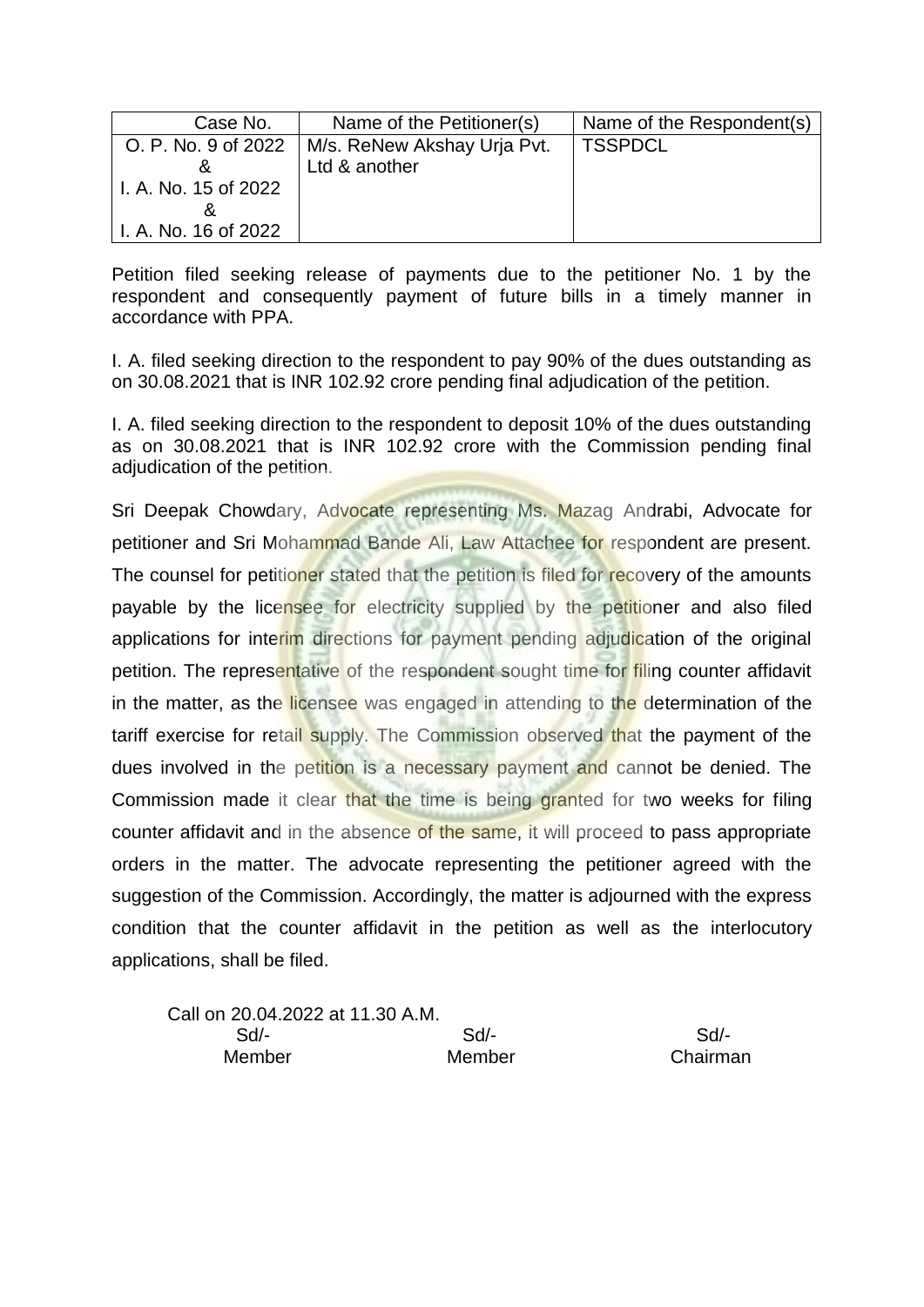| Case No.             | Name of the Petitioner(s)                          | Name of the Respondent(s) |
|----------------------|----------------------------------------------------|---------------------------|
|                      | O. P. No. 10 of 2022   M/s. ReNew Saur Shakti Pvt. | <b>TSNPDCL</b>            |
|                      | Ltd & another                                      |                           |
| I. A. No.17 of 2022  |                                                    |                           |
|                      |                                                    |                           |
| I. A. No. 18 of 2022 |                                                    |                           |

I. A. filed seeking direction to the respondent to pay 90% of the dues outstanding as on 30.08.2021 that is INR 25.04 crore pending final adjudication of the petition.

I. A. filed seeking direction to the respondent to deposit 10% of the dues outstanding as on 30.08.2021 that is INR 25.04 crore with the Commission pending final adjudication of the petition.

|  | Call on 20.04.2022 at 11.30 A.M. |  |  |
|--|----------------------------------|--|--|
|--|----------------------------------|--|--|

| $Sd$ -<br>Member     | Sd<br>Member              | Sd<br>Chairman            |
|----------------------|---------------------------|---------------------------|
| Case No.             | Name of the Petitioner(s) | Name of the Respondent(s) |
| O. P. No. 11 of 2022 | M/s. Winsol Solar Fields  | <b>TSSPDCL</b>            |
|                      | (Polepally) Pvt. Ltd      |                           |
| I. A. No. 3 of 2022  |                           |                           |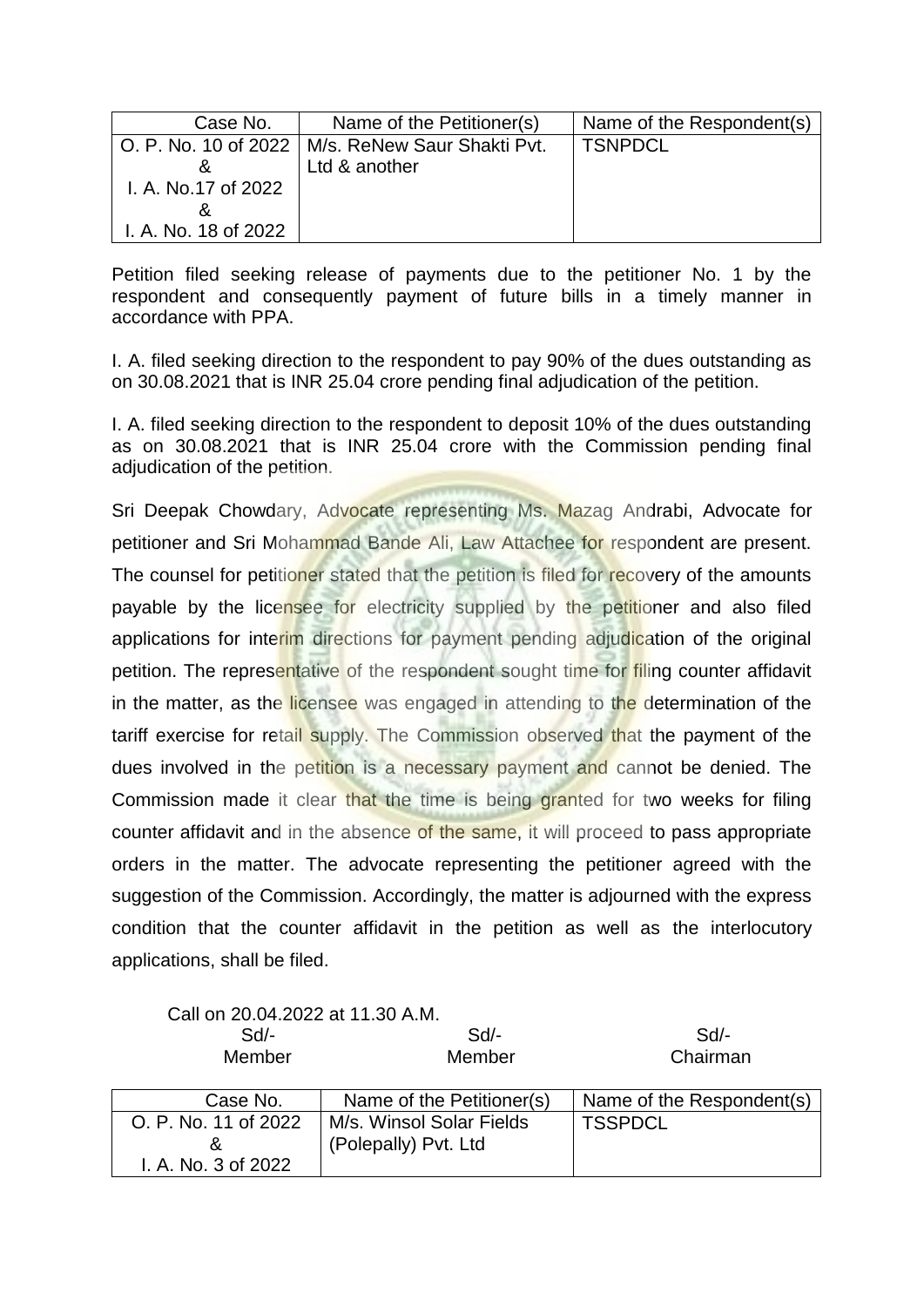Petition filed seeking release of payments due with interest for late payment along with late payment surcharge and consequential relief of payment of future bills in a timely manner in accordance with PPA.

I. A. filed seeking interim order directing the respondent to pay 75% of the overdue amounts along with interest for late payment to the petitioner within one week.

Sri Aditya K Singh, Advocate representing M/s. Link Legal Advocates for petitioner and Sri Mohammad Bande Ali, Law Attachee for respondent are present. The counsel for petitioner stated that the petition is filed for recovery of the amounts payable by the licensee for electricity supplied by the petitioner and also filed application for interim direction for payment pending adjudication of the original petition. The representative of the respondent sought time for filing counter affidavit in the matter, as the licensee was engaged in attending to the determination of the tariff exercise for retail supply. The Commission observed that the payment of the dues involved in the petition is a necessary payment and cannot be denied. The Commission made it clear that the time is being granted for two weeks for filing counter affidavit and in the absence of the same, it will proceed to pass appropriate orders in the matter. The advocate representing the petitioner agreed with the suggestion of the Commission. Accordingly, the matter is adjourned with the express condition that the counter affidavit in the petition as well as the interlocutory application, shall be filed.

| Call on 20.04.2022 at 11.30 A.M. |        |          |
|----------------------------------|--------|----------|
| Sd/-                             | $Sd-$  | Sd       |
| Member                           | Member | Chairman |

| Case No.             | Name of the Petitioner(s) | Name of the Respondent(s) |
|----------------------|---------------------------|---------------------------|
| O. P. No. 12 of 2022 | M/s. Mahabubnagar Solar   | <b>TSSPDCL</b>            |
|                      | Parks Pyt. Ltd            |                           |
| I. A. No. 4 of 2022  |                           |                           |

Petition filed seeking release of payments due with interest for late payment along with late payment surcharge and consequential relief of payment of future bills in a timely manner in accordance with PPA.

I. A. filed seeking interim order directing the respondent to pay 75% of the overdue amounts along with interest for late payment to the petitioner within one week.

Sri Aditya K. Singh, Advocate representing M/s. Link Legal Advocates for petitioner and Sri Mohammad Bande Ali, Law Attachee for respondent are present. The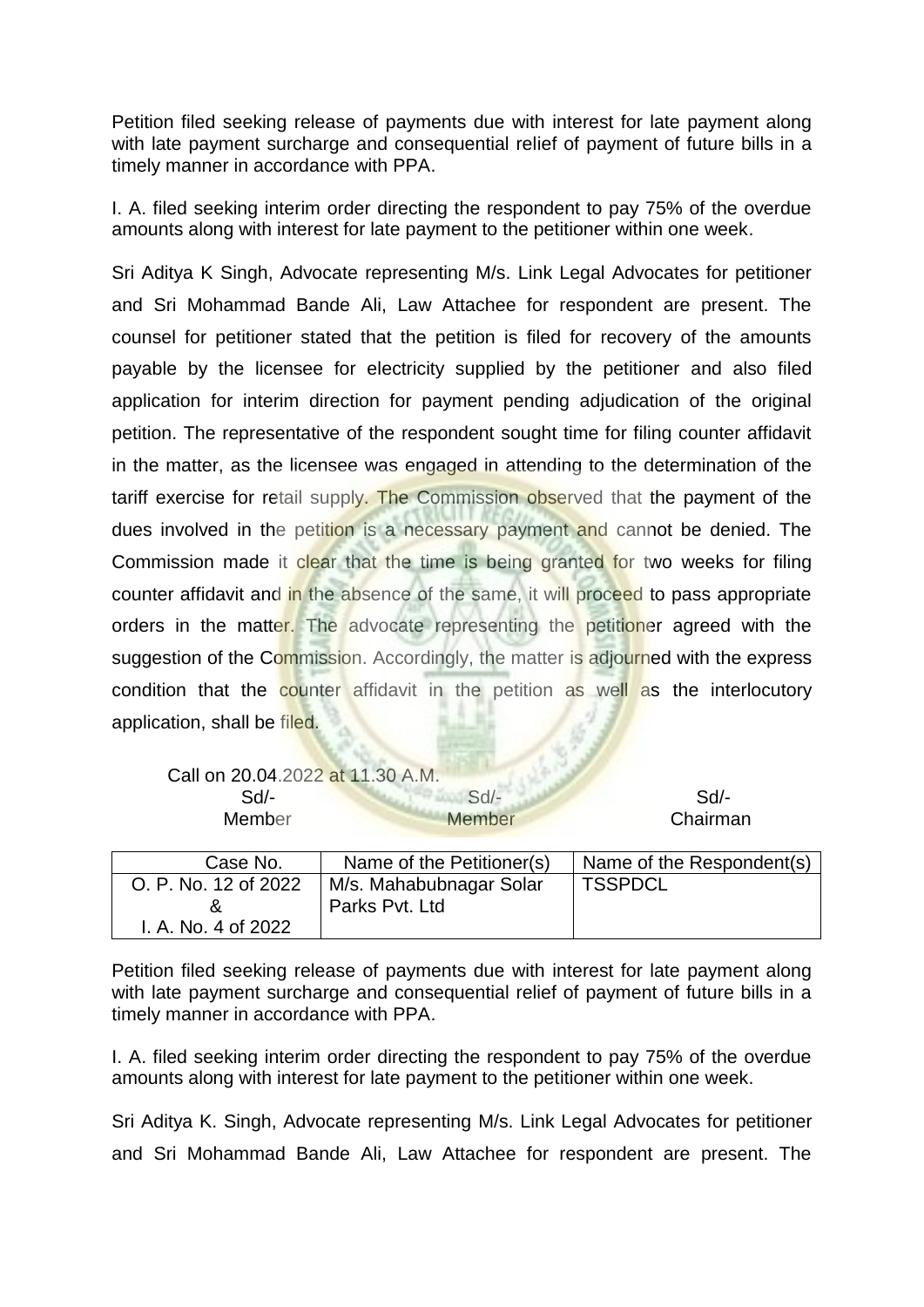counsel for petitioner stated that the petition is filed for recovery of the amounts payable by the licensee for electricity supplied by the petitioner and also filed application for interim direction for payment pending adjudication of the original petition. The representative of the respondent sought time for filing counter affidavit in the matter, as the licensee was engaged in attending to the determination of the tariff exercise for retail supply. The Commission observed that the payment of the dues involved in the petition is a necessary payment and cannot be denied. The Commission made it clear that the time is being granted for two weeks for filing counter affidavit and in the absence of the same, it will proceed to pass appropriate orders in the matter. The advocate representing the petitioner agreed with the suggestion of the Commission. Accordingly, the matter is adjourned with the express condition that the counter affidavit in the petition as well as the interlocutory application filed by the petition, shall be filed.

| Call on 20.04.2022 at 11.30 A.M.<br>Sd<br>Member | $Sd$ -<br><b>Member</b>   | $Sd$ -<br>Chairman        |
|--------------------------------------------------|---------------------------|---------------------------|
| Case No.                                         | Name of the Petitioner(s) | Name of the Respondent(s) |
| O. P. No. 13 of 2022                             | M/s. Winsol Solar Fields  | <b>TSSPDCL</b>            |
| &                                                | (Polepally) Pvt. Ltd      |                           |
| I. A. No. 5 of 2022                              |                           |                           |

Petition filed seeking release of payments due with interest for late payment along with late payment surcharge and consequential relief of payment of future bills in a timely manner in accordance with PPA.

I. A. filed seeking interim order directing the respondent to pay 75% of the overdue amounts along with interest for late payment to the petitioner within one week.

Sri Aditya K. Singh, Advocate representing M/s. Link Legal Advocates for petitioner and Sri Mohammad Bande Ali, Law Attachee for respondent are present. The counsel for petitioner stated that the petition is filed for recovery of the amounts payable by the licensee for electricity supplied by the petitioner and also filed application for interim direction for payment pending adjudication of the original petition. The representative of the respondent sought time for filing counter affidavit in the matter, as the licensee was engaged in attending to the determination of the tariff exercise for retail supply. The Commission observed that the payment of the dues involved in the petition is a necessary payment and cannot be denied. The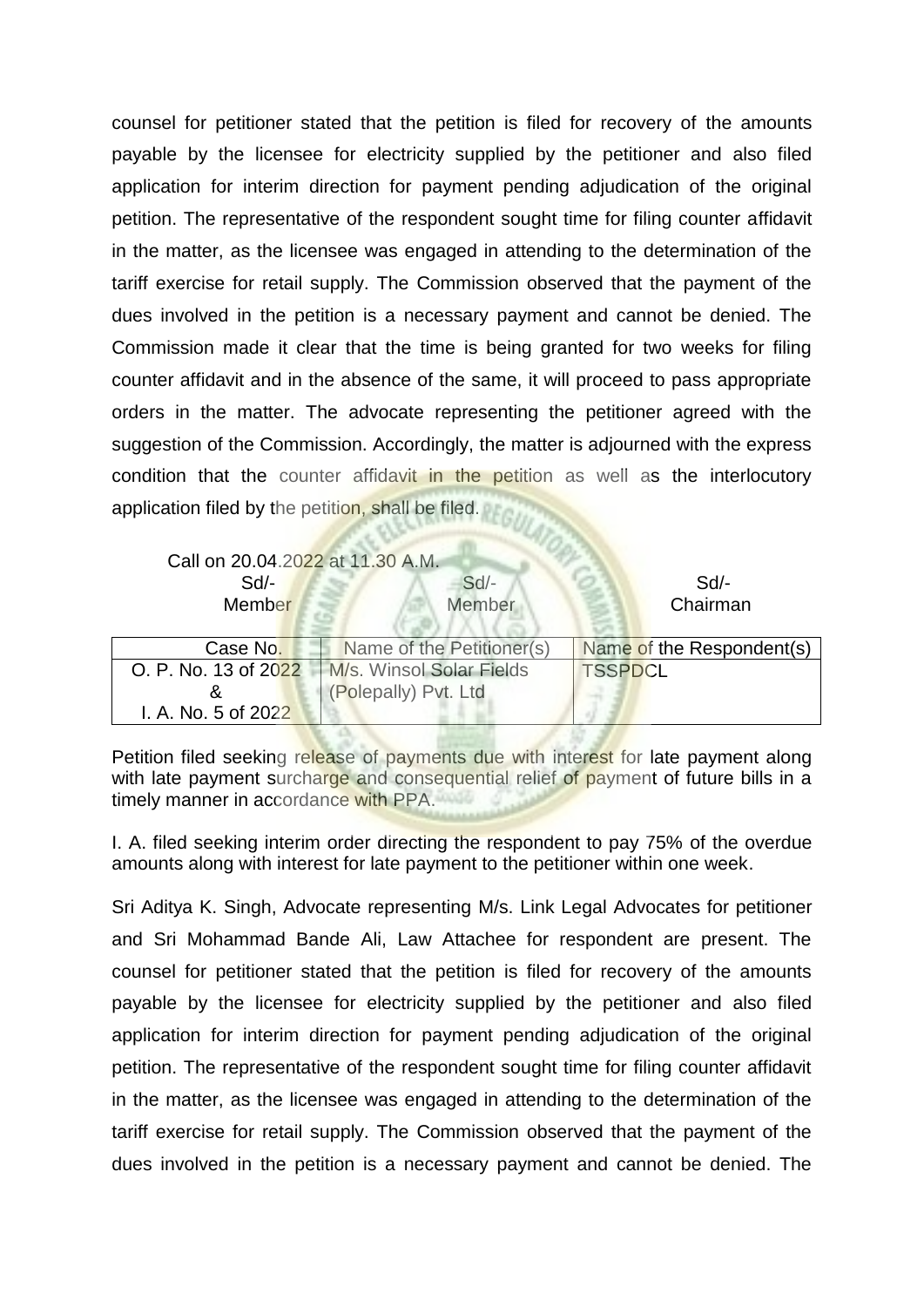Commission made it clear that the time is being granted for two weeks for filing counter affidavit and in the absence of the same, it will proceed to pass appropriate orders in the matter. The advocate representing the petitioner agreed with the suggestion of the Commission. Accordingly, the matter is adjourned with the express condition that the counter affidavit in the petition as well as the interlocutory application, shall be filed.

|                                                  | Call on 20.04.2022 at 11.30 A.M. |                                                                                   |                                                                                                                                                                                                                               |
|--------------------------------------------------|----------------------------------|-----------------------------------------------------------------------------------|-------------------------------------------------------------------------------------------------------------------------------------------------------------------------------------------------------------------------------|
|                                                  | Sd/-                             | Sd/-                                                                              | Sd/-                                                                                                                                                                                                                          |
|                                                  | Member                           | Member                                                                            | Chairman                                                                                                                                                                                                                      |
|                                                  |                                  |                                                                                   |                                                                                                                                                                                                                               |
| $\sim$ $\sim$ $\sim$ $\sim$ $\sim$ $\sim$ $\sim$ |                                  | $\mathbf{M}$ . $\mathbf{M}$ is the set of $\mathbf{M}$ is the set of $\mathbf{M}$ | Note that the contract of the contract of the contract of the contract of the contract of the contract of the contract of the contract of the contract of the contract of the contract of the contract of the contract of the |

| Case No.            | Name of the Petitioner(s)                                        | Name of the Respondent(s) |
|---------------------|------------------------------------------------------------------|---------------------------|
|                     | O. P. No. 14 of 2022   M/s. Polepally Solar Parks Pvt.   TSSPDCL |                           |
|                     | ∟td∶                                                             |                           |
| I. A. No. 6 of 2022 |                                                                  |                           |
|                     |                                                                  |                           |

Petition filed seeking release of payments due with interest for late payment along with late payment surcharge and consequential relief of payment of future bills in a timely manner in accordance with PPA.

I. A. filed seeking interim order directing the respondent to pay 75% of the overdue amounts along with interest for late payment to the petitioner within one week.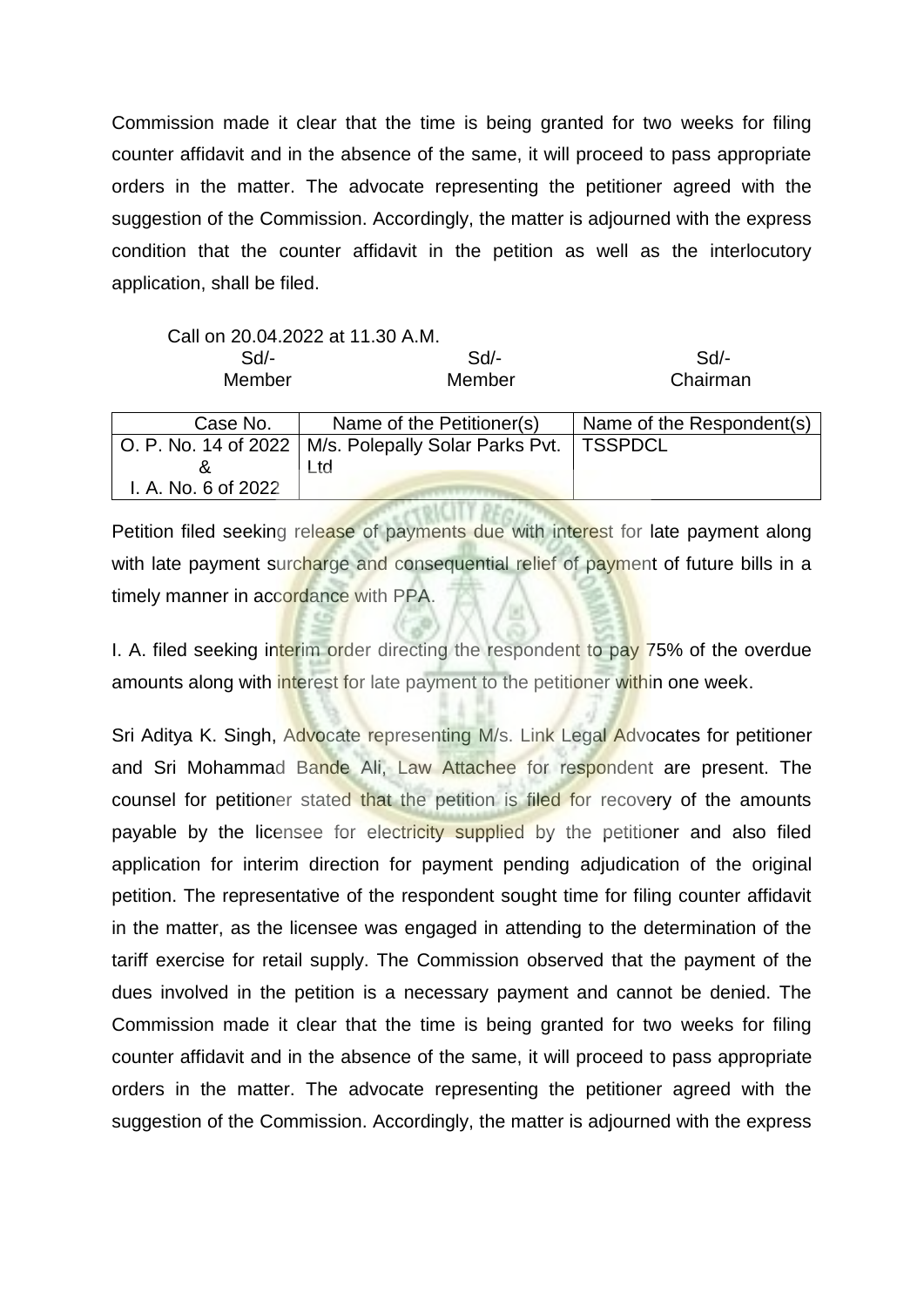condition that the counter affidavit in the petition as well as the interlocutory application, shall be filed.

|                     | Call on 20.04.2022 at 11.30 A.M.                |                           |
|---------------------|-------------------------------------------------|---------------------------|
| Sd/-                | Sd/-                                            | Sd/-                      |
| Member              | Member                                          | Chairman                  |
|                     |                                                 |                           |
| Case No.            | Name of the Petitioner(s)                       | Name of the Respondent(s) |
|                     | O. P. No. 15 of 2022   M/s. Winsol Solar Fields | <b>TSSPDCL</b>            |
| &                   | (Polepally) Pvt. Ltd                            |                           |
| I. A. No. 7 of 2022 |                                                 |                           |

Petition filed seeking release of payments due with interest for late payment along with late payment surcharge and consequential relief of payment of future bills in a timely manner in accordance with PPA.

I. A. filed seeking interim order directing the respondent to pay 75% of the overdue amounts along with interest for late payment to the petitioner within one week.

Sri Aditya K. Singh, Advocate representing M/s. Link Legal Advocates for petitioner and Sri Mohammad Bande Ali, Law Attachee for respondent are present. The counsel for petitioner stated that the petition is filed for recovery of the amounts payable by the licensee for electricity supplied by the petitioner and also filed application for interim direction for payment pending adjudication of the original petition. The representative of the respondent sought time for filing counter affidavit in the matter, as the licensee was engaged in attending to the determination of the tariff exercise for retail supply. The Commission observed that the payment of the dues involved in the petition is a necessary payment and cannot be denied. The Commission made it clear that the time is being granted for two weeks for filing counter affidavit and in the absence of the same, it will proceed to pass appropriate orders in the matter. The advocate representing the petitioner agreed with the suggestion of the Commission. Accordingly, the matter is adjourned with the express condition that the counter affidavit in the petition as well as the interlocutory application, shall be filed.

Call on 20.04.2022 at 11.30 A.M. Sd/- Sd/- Sd/- Member Member Chairman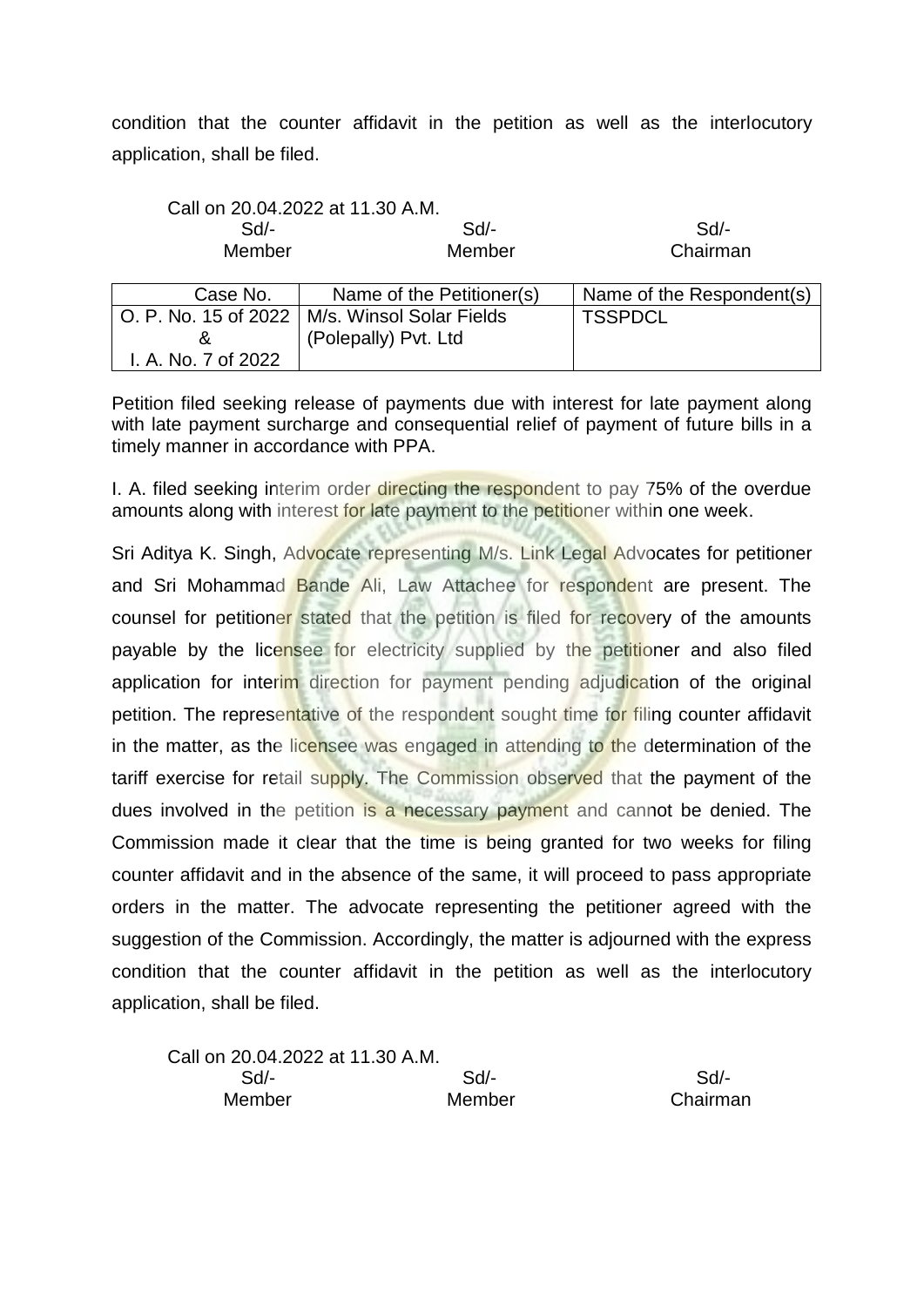| Case No.             | Name of the Petitioner(s)                            | Name of the Respondent(s) |
|----------------------|------------------------------------------------------|---------------------------|
|                      | O. P. No. 16 of 2022   M/s. ACME Solar Holdings Pvt. | <b>TSSPDCL</b>            |
|                      | Ltd & M/s. ACME PV /                                 |                           |
| I. A. No. 8 of 2022  | Powertech Pvt. Ltd.                                  |                           |
|                      |                                                      |                           |
| I. A. No. 31 of 2022 |                                                      |                           |
|                      |                                                      |                           |
| I. A. No. 32 of 2022 |                                                      |                           |

I. A. filed seeking direction to the respondent not to take any precipitative / coercive / adverse action against the petitioners / applicants during the pendency of the present petition.

I. A. filed seeking directions to forthwith make the payment of INR 46.96 crores being the outstanding amount for the period of 10 months out of the total amount of INR 68.37 crores (being the total amount outstanding for a period of 14 months)

I. A. filed seeking amendment to the prayer in the petition

| Call on 20.04.2022 at 11.30 A.M. |        |          |
|----------------------------------|--------|----------|
| Sd/-                             | Sd/-   | Sd       |
| Member                           | Member | Chairman |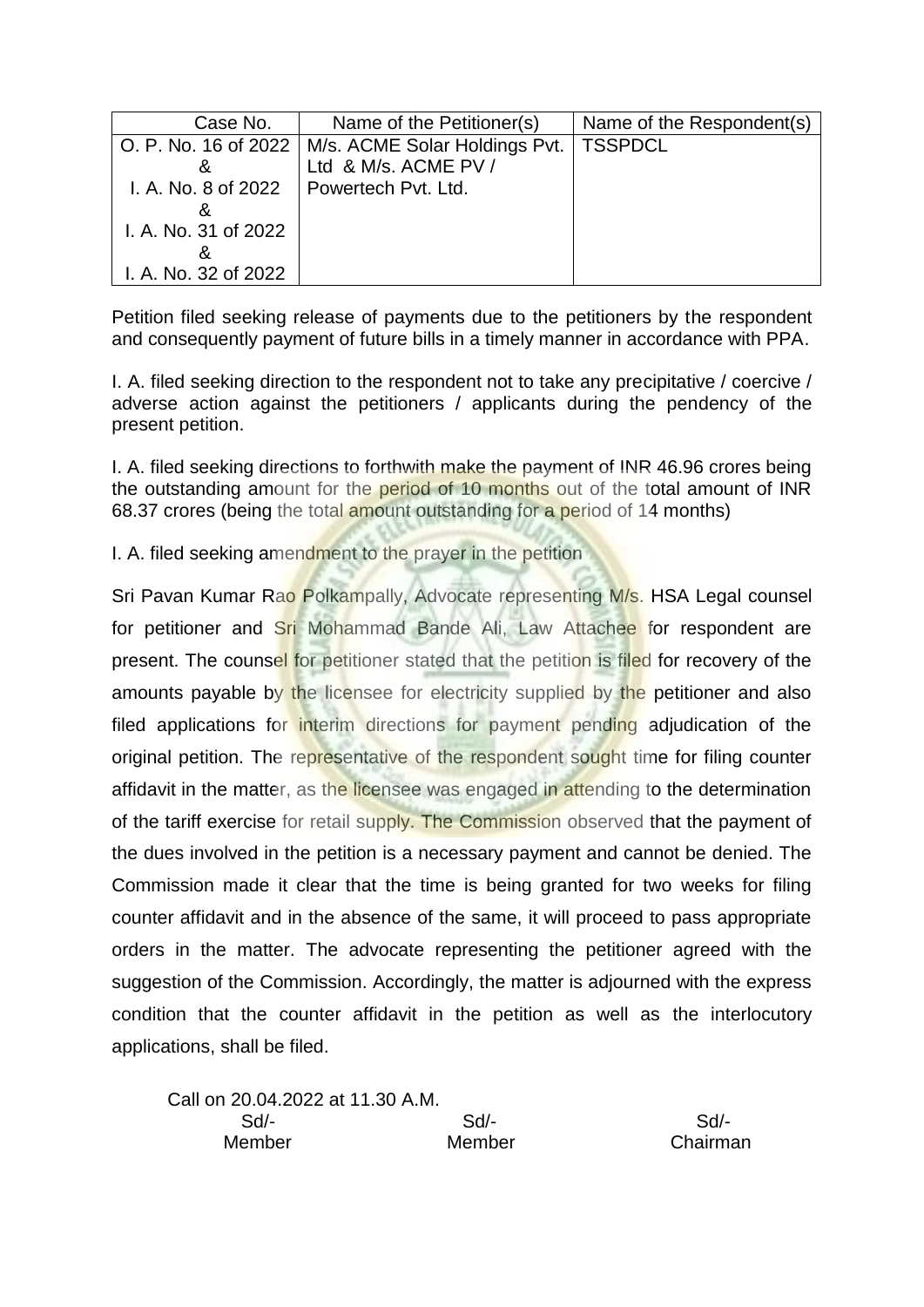| Case No.             | Name of the Petitioner(s)                            | Name of the Respondent(s) |
|----------------------|------------------------------------------------------|---------------------------|
|                      | O. P. No. 17 of 2022   M/s. ACME Solar Holdings Pvt. | <b>TSSPDCL</b>            |
| &                    | Ltd & M/s. Dayakara Solar                            |                           |
| I. A. No.9 of 2022   | Power Pvt. Ltd.                                      |                           |
|                      |                                                      |                           |
| I. A. No. 33 of 2022 |                                                      |                           |
|                      |                                                      |                           |
| I. A. No. 34 of 2022 |                                                      |                           |

I. A. filed seeking direction to the respondent not to take any precipitative / coercive / adverse action against the petitioners / applicants during the pendency of the present petition.

I. A. filed seeking directions to forthwith make the payment of INR 33.84 crores being the outstanding amount for the period of 10 months out of the total amount of INR 46.40 crores (being the total amount outstanding for a period of 14 months)

I. A. filed seeking amendment to the prayer in the petition

| Call on 20.04.2022 at 11.30 A.M. |        |          |
|----------------------------------|--------|----------|
| Sd/-                             | Sd/-   | Sd       |
| Member                           | Member | Chairman |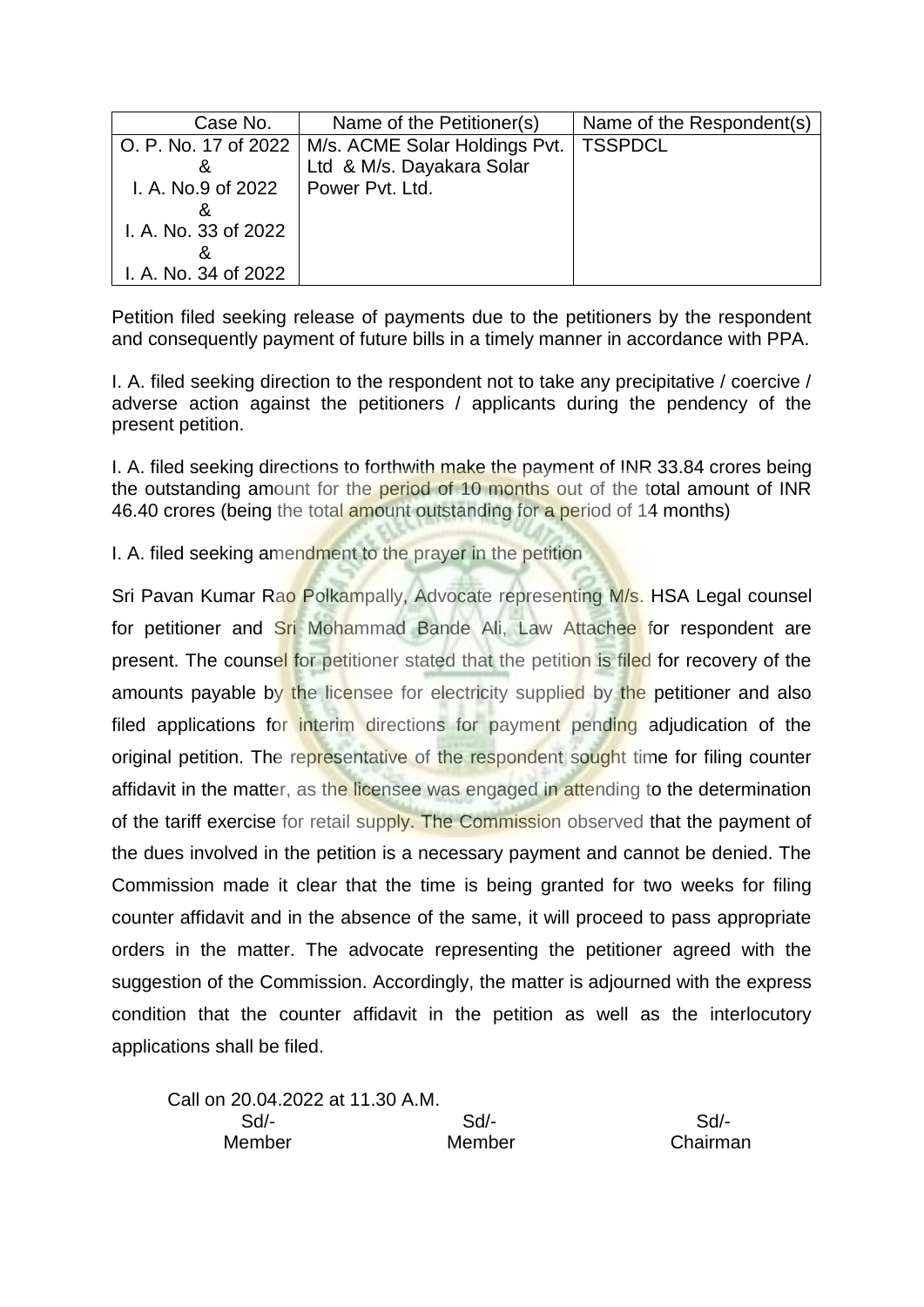| Case No.                                     | Name of the Petitioner(s)                            | Name of the Respondent(s) |
|----------------------------------------------|------------------------------------------------------|---------------------------|
|                                              | O. P. No. 18 of 2022   M/s. ACME Solar Holdings Pvt. | <b>TSSPDCL</b>            |
| &                                            | Ltd & M/s. Grahati Solar                             |                           |
| I. A. No.10 of 2022 $\vert$ Energy Pvt. Ltd. |                                                      |                           |
|                                              |                                                      |                           |
| I. A. No. 29 of 2022                         |                                                      |                           |
|                                              |                                                      |                           |
| I. A. No. 30 of 2022                         |                                                      |                           |

I. A. filed seeking direction to the respondent not to take any precipitative / coercive / adverse action against the petitioners / applicants during the pendency of the present petition.

I. A. filed seeking directions to forthwith make the payment of INR 56.81 crores being the outstanding amount for the period of 10 months out of the total amount of INR 80.47 crores (being the total amount outstanding for a period of 14 months)

Seeking amendment to the prayer in the petition

| Call on 20.04.2022 at 11.30 A.M. |        |          |
|----------------------------------|--------|----------|
| Sd/-                             | Sd/-   | $Sd/$ -  |
| Member                           | Member | Chairman |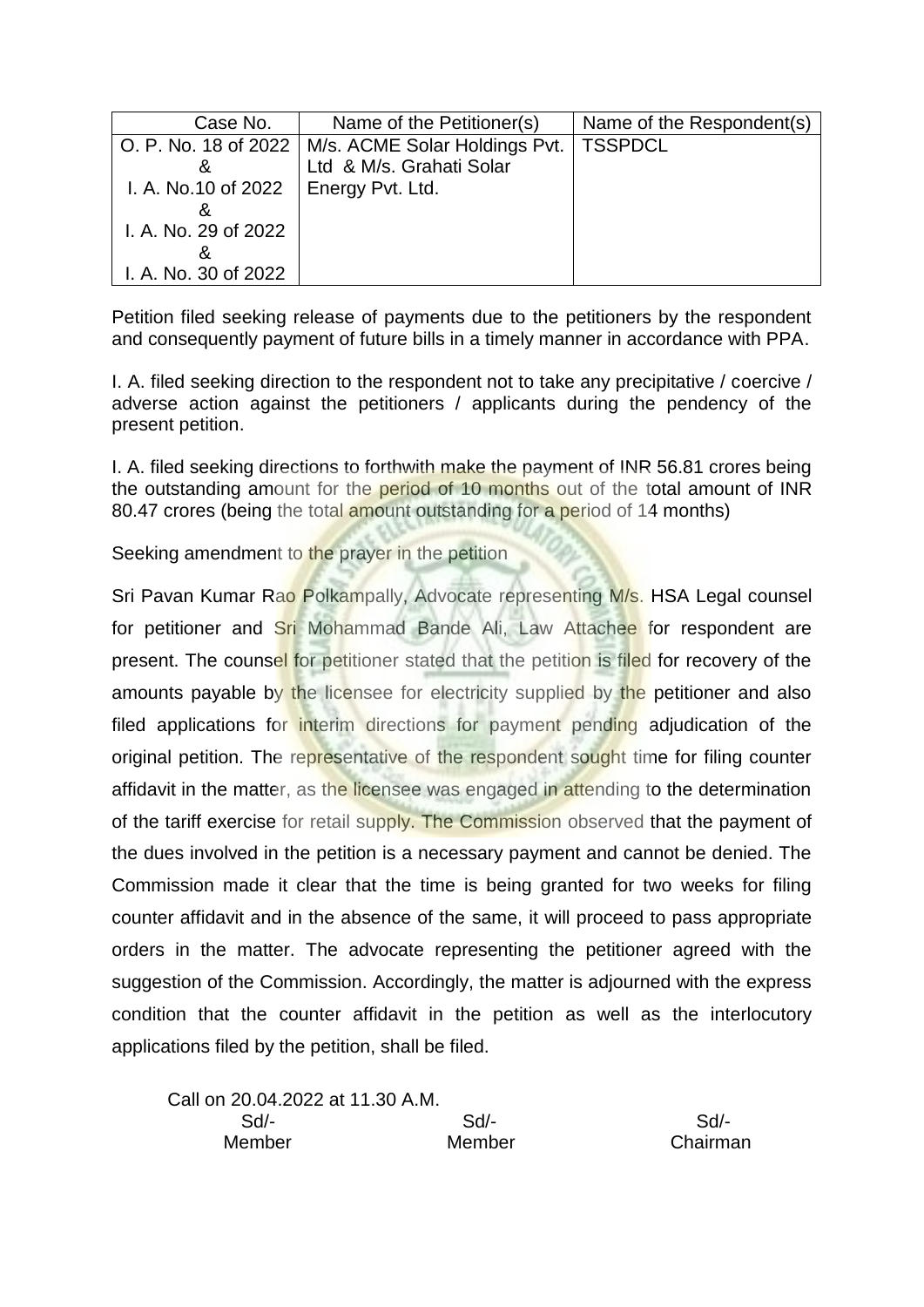| Case No.             | Name of the Petitioner(s)                            | Name of the Respondent(s) |
|----------------------|------------------------------------------------------|---------------------------|
|                      | O. P. No. 19 of 2022   M/s. ACME Solar Holdings Pvt. | <b>TSSPDCL</b>            |
| &                    | Ltd & M/s. ACME Solar Power                          |                           |
|                      | I. A. No.11 of 2022   Technology Pvt. Ltd.           |                           |
|                      |                                                      |                           |
| I. A. No. 35 of 2022 |                                                      |                           |
|                      |                                                      |                           |
| I. A. No. 36 of 2022 |                                                      |                           |

I. A. filed seeking direction to the respondent not to take any precipitative / coercive / adverse action against the petitioners / applicants during the pendency of the present petition.

I. A. filed seeking directions to forthwith make the payment of INR 47.20 crores being the outstanding amount for the period of 10 months out of the total amount of INR 64.40 crores (being the total amount outstanding for a period of 14 months)

I. A. filed seeking amendment to the prayer in the petition

| Call on 20.04.2022 at 11.30 A.M. |        |          |
|----------------------------------|--------|----------|
| Sd/-                             | Sd/-   | Sd       |
| Member                           | Member | Chairman |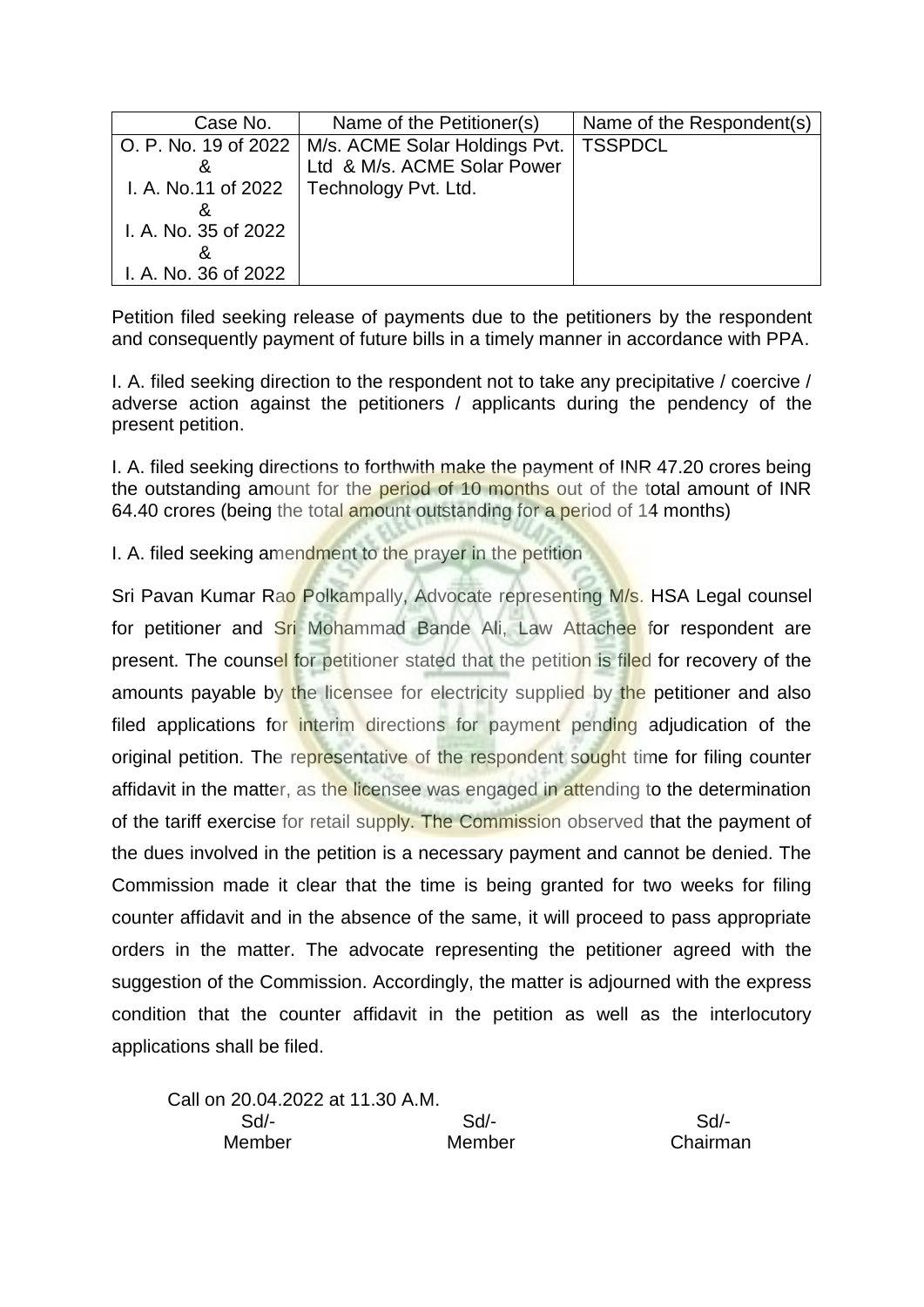| Case No. | Name of the Petitioner(s)                        | Name of the Respondent(s) |
|----------|--------------------------------------------------|---------------------------|
|          | O. P. No. 29 of 2022   M/s. Sunworld Solar Power | ' TSNPDCL                 |
|          | Pvt. Ltd. & another                              |                           |

Petition filed Seeking reimbursement of the amount due to the petitioners and to open irrevocable letter of credit.

Sri Deepak Chowdary, Advocate representing Ms. Mazag Andrabi, Advocate for petitioner and Sri Mohammad Bande Ali, Law Attachee for respondent are present. The counsel for petitioner stated that the petition is filed for recovery of the amounts payable by the licensee for electricity supplied by the petitioner. The representative of the respondent sought time for filing counter affidavit in the matter, as the licensee was engaged in attending to the determination of the tariff exercise for retail supply. The counsel for petitioner sought to state that interlocutory applications for payment of the amount due are required to be filed. The Commission observed that there is no necessity of filing interlocutory application for interim orders, as the respondent will file its counter affidavit in the matter. The Commission also observed that the payment of the dues involved in the petition is a necessary payment and cannot be denied. The Commission made it clear that the time is being granted for two weeks for filing counter affidavit and in the absence of the same, it will proceed to pass appropriate orders in the matter. The advocate representing the petitioner agreed with the suggestion of the Commission. Accordingly, the matter is adjourned with the express condition that the counter affidavit in the petition shall be filed.

|                      | Call on 20.04.2022 at 11.30 A.M. |                           |
|----------------------|----------------------------------|---------------------------|
| Sd/-                 | Sd/-                             | $Sd$ -                    |
| Member               | Member                           | Chairman                  |
|                      |                                  |                           |
| Case No.             | Name of the Petitioner(s)        | Name of the Respondent(s) |
| O. P. No. 30 of 2022 | M/s. Purvanchal Solar Power      | <b>TSNPDCL</b>            |

Petition filed Seeking reimbursement of the amount due to the petitioners and to open irrevocable letter of credit.

Pvt. Ltd. & another

Sri Deepak Chowdary, Advocate representing Ms. Mazag Andrabi, Advocate for petitioner and Sri Mohammad Bande Ali, Law Attachee for respondent are present. The counsel for petitioner stated that the petition is filed for recovery of the amounts payable by the licensee for electricity supplied by the petitioner. The representative of the respondent sought time for filing counter affidavit in the matter, as the licensee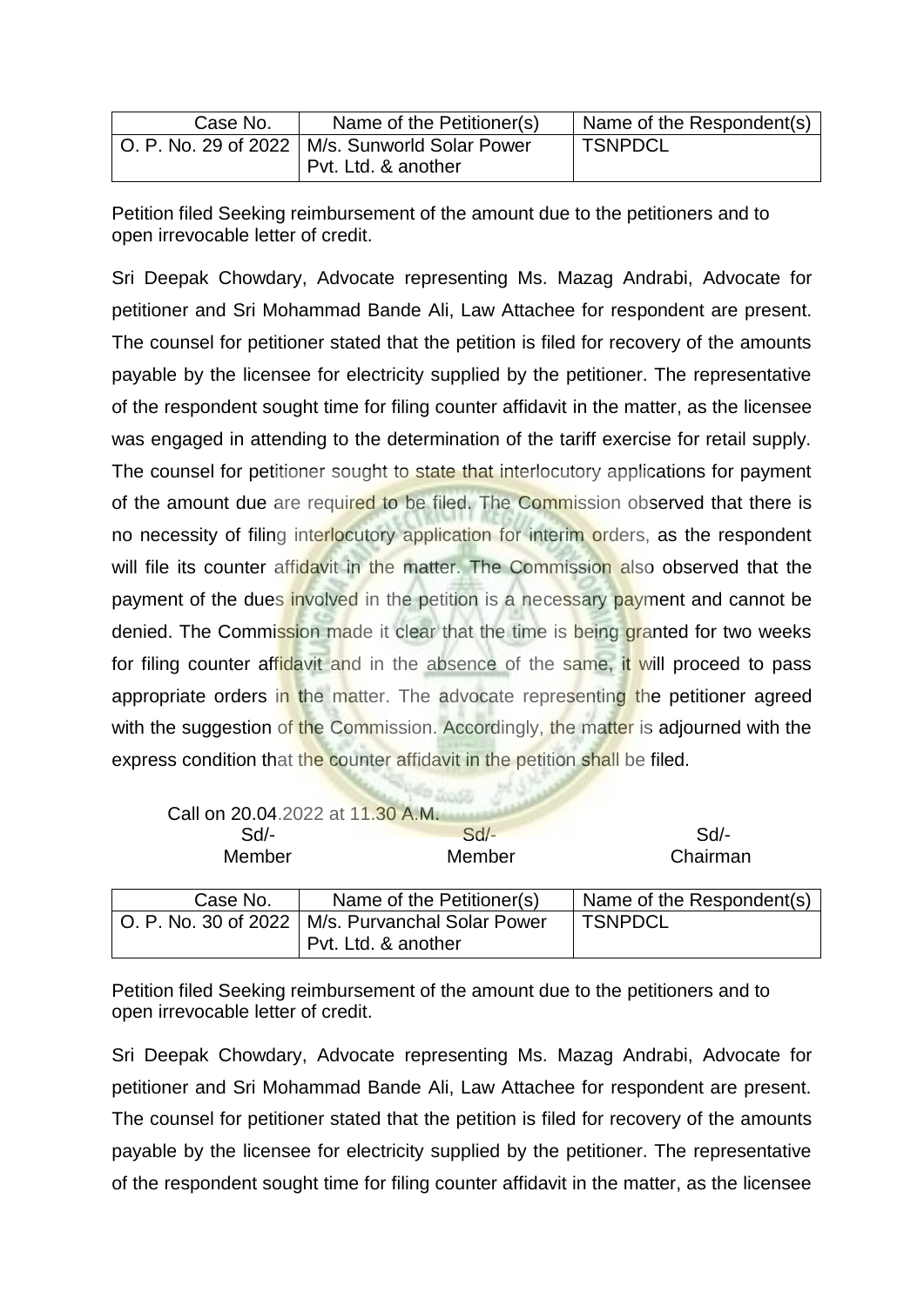was engaged in attending to the determination of the tariff exercise for retail supply. The counsel for petitioner sought to state that interlocutory applications for payment of the amount due are required to be filed. The Commission observed that there is no necessity of filing interlocutory application for interim orders, as the respondent will file its counter affidavit in the matter. The Commission also observed that the payment of the dues involved in the petition is a necessary payment and cannot be denied. The Commission made it clear that the time is being granted for two weeks for filing counter affidavit and in the absence of the same, it will proceed to pass appropriate orders in the matter. The advocate representing the petitioner agreed with the suggestion of the Commission. Accordingly, the matter is adjourned with the express condition that the counter affidavit in the petition shall be filed.

| $Sd$ -<br>Member | Call on 20.04.2022 at 11.30 A.M.<br>$Sd$ -<br>Member | $Sd$ -<br>Chairman        |
|------------------|------------------------------------------------------|---------------------------|
| Case No.         | Name of the Petitioner(s)                            | Name of the Respondent(s) |
|                  | O. P. No. 31 of 2022 M/s. ACME Ranga Reddy           | <b>TSNPDCL</b>            |
|                  | Solar Power Pvt. Ltd. &                              |                           |
|                  | another                                              |                           |
|                  |                                                      |                           |

Petition filed Seeking reimbursement of the amount due to the petitioners and to open irrevocable letter of credit.

Sri Deepak Chowdary, Advocate representing Ms. Mazag Andrabi, Advocate for petitioner and Sri Mohammad Bande Ali, Law Attachee for respondent are present. The counsel for petitioner stated that the petition is filed for recovery of the amounts payable by the licensee for electricity supplied by the petitioner. The representative of the respondent sought time for filing counter affidavit in the matter, as the licensee was engaged in attending to the determination of the tariff exercise for retail supply. The counsel for petitioner sought to state that interlocutory applications for payment of the amount due are required to be filed. The Commission observed that there is no necessity of filing interlocutory application for interim orders, as the respondent will file its counter affidavit in the matter. The Commission also observed that the payment of the dues involved in the petition is a necessary payment and cannot be denied. The Commission made it clear that the time is being granted for two weeks for filing counter affidavit and in the absence of the same, it will proceed to pass appropriate orders in the matter. The advocate representing the petitioner agreed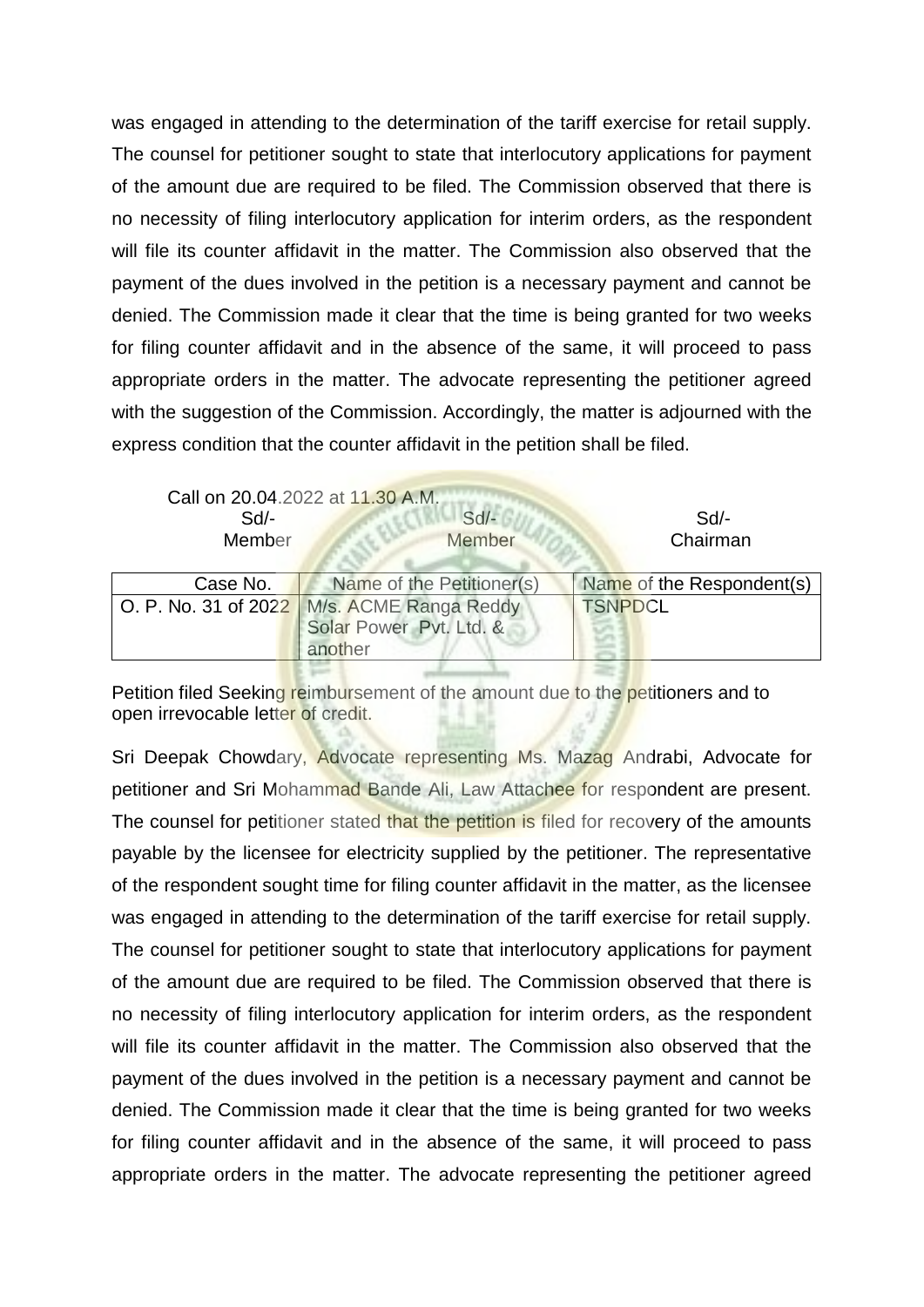with the suggestion of the Commission. Accordingly, the matter is adjourned with the express condition that the counter affidavit in the petition shall be filed.

|                        | Call on 20.04.2022 at 11.30 A.M. |                           |
|------------------------|----------------------------------|---------------------------|
| $Sd$ -                 | $Sd$ -                           | $Sd$ -                    |
| Member                 | Member                           | Chairman                  |
|                        |                                  |                           |
| Case No.               | Name of the Petitioner(s)        | Name of the Respondent(s) |
| O. P. No. 32 of 2022 l | M/s. ACME Nizamabad Solar        | <b>TSNPDCL</b>            |
|                        | Power Pvt. Ltd. & another        |                           |

Petition filed Seeking reimbursement of the amount due to the petitioners and to open irrevocable letter of credit.

Sri Deepak Chowdary, Advocate representing Ms. Mazag Andrabi, Advocate for petitioner and Sri Mohammad Bande Ali, Law Attachee for respondent are present. The counsel for petitioner stated that the petition is filed for recovery of the amounts payable by the licensee for electricity supplied by the petitioner. The representative of the respondent sought time for filing counter affidavit in the matter, as the licensee was engaged in attending to the determination of the tariff exercise for retail supply. The counsel for petitioner sought to state that interlocutory applications for payment of the amount due are required to be filed. The Commission observed that there is no necessity of filing interlocutory application for interim orders, as the respondent will file its counter affidavit in the matter. The Commission also observed that the payment of the dues involved in the petition is a necessary payment and cannot be denied. The Commission made it clear that the time is being granted for two weeks for filing counter affidavit and in the absence of the same, it will proceed to pass appropriate orders in the matter. The advocate representing the petitioner agreed with the suggestion of the Commission. Accordingly, the matter is adjourned with the express condition that the counter affidavit in the petition shall be filed.

Call on 20.04.2022 at 11.30 A.M.

| Sd/-   | Sd/-   | Sd/-     |
|--------|--------|----------|
| Member | Member | Chairman |

| Case No. | Name of the Petitioner(s)                    | Name of the Respondent(s) |
|----------|----------------------------------------------|---------------------------|
|          | O. P. No. 33 of 2022   M/s. ACME Medak Solar | <b>TSSPDCL</b>            |
|          | Power Pyt. Ltd. & another                    |                           |

Petition filed Seeking reimbursement of the amount due to the petitioners and to open irrevocable letter of credit.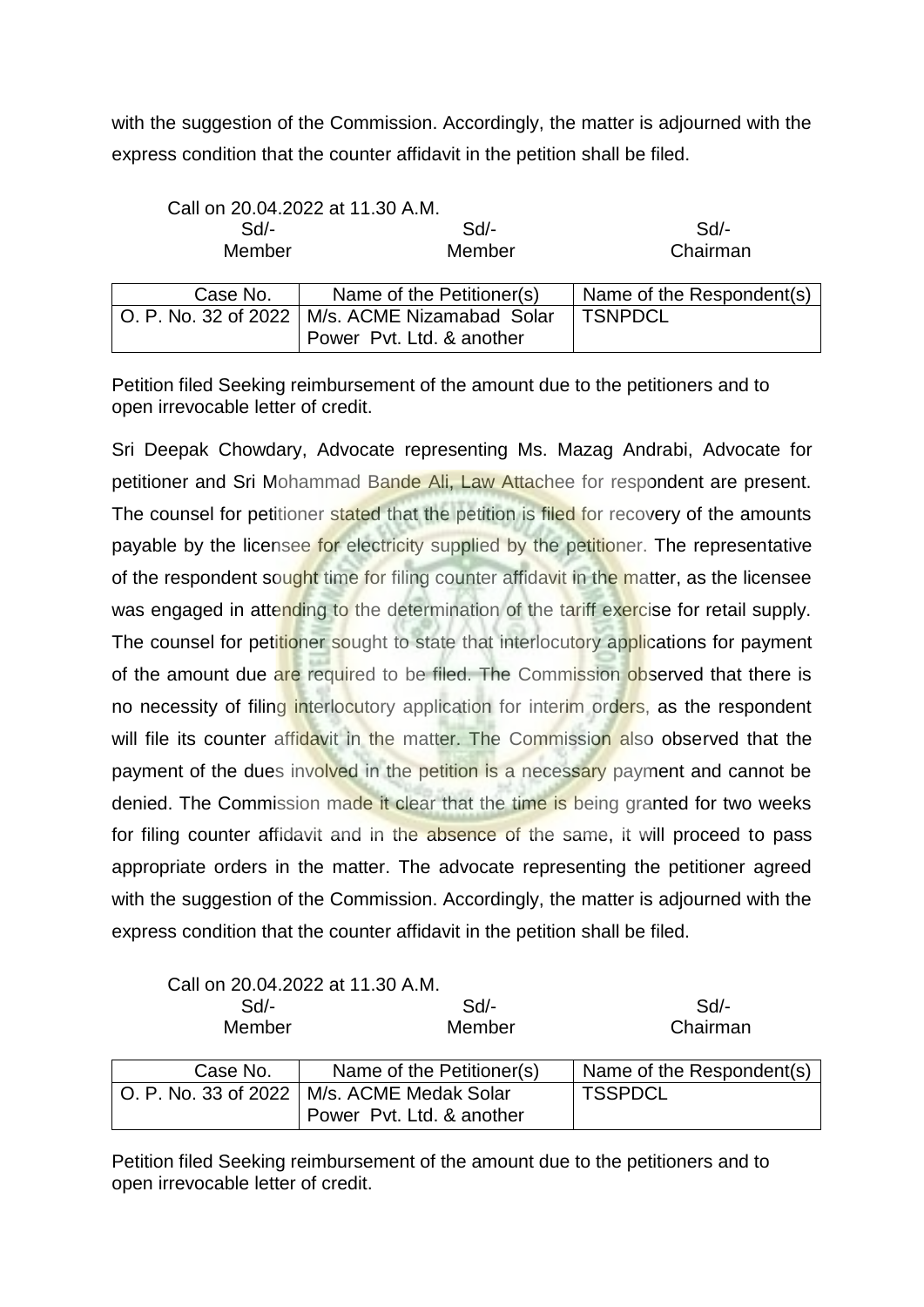Sri Deepak Chowdary, Advocate representing Ms. Mazag Andrabi, Advocate for petitioner and Sri Mohammad Bande Ali, Law Attachee for respondent are present. The counsel for petitioner stated that the petition is filed for recovery of the amounts payable by the licensee for electricity supplied by the petitioner. The representative of the respondent sought time for filing counter affidavit in the matter, as the licensee was engaged in attending to the determination of the tariff exercise for retail supply. The counsel for petitioner sought to state that interlocutory applications for payment of the amount due are required to be filed. The Commission observed that there is no necessity of filing interlocutory application for interim orders, as the respondent will file its counter affidavit in the matter. The Commission also observed that the payment of the dues involved in the petition is a necessary payment and cannot be denied. The Commission made it clear that the time is being granted for two weeks for filing counter affidavit and in the absence of the same, it will proceed to pass appropriate orders in the matter. The advocate representing the petitioner agreed with the suggestion of the Commission. Accordingly, the matter is adjourned with the express condition that the counter affidavit in the petition shall be filed.

| $Sd$ -<br>Member     | Call on 20.04.2022 at 11.30 A.M.<br>$Sd$ -<br>Member | $Sd$ -<br>Chairman        |
|----------------------|------------------------------------------------------|---------------------------|
| Case No.             | Name of the Petitioner(s)                            | Name of the Respondent(s) |
| O. P. No. 34 of 2022 | M/s. Rewanchal Solar Power                           | <b>TSNPDCL</b>            |
|                      | Pvt. Ltd. & another                                  |                           |

パスティスキムスキー

Petition filed Seeking reimbursement of the amount due to the petitioners and to open irrevocable letter of credit.

Sri Deepak Chowdary, Advocate representing Ms. Mazag Andrabi, Advocate for petitioner and Sri Mohammad Bande Ali, Law Attachee for respondent are present. The counsel for petitioner stated that the petition is filed for recovery of the amounts payable by the licensee for electricity supplied by the petitioner. The representative of the respondent sought time for filing counter affidavit in the matter, as the licensee was engaged in attending to the determination of the tariff exercise for retail supply. The counsel for petitioner sought to state that interlocutory applications for payment of the amount due are required to be filed. The Commission observed that there is no necessity of filing interlocutory application for interim orders, as the respondent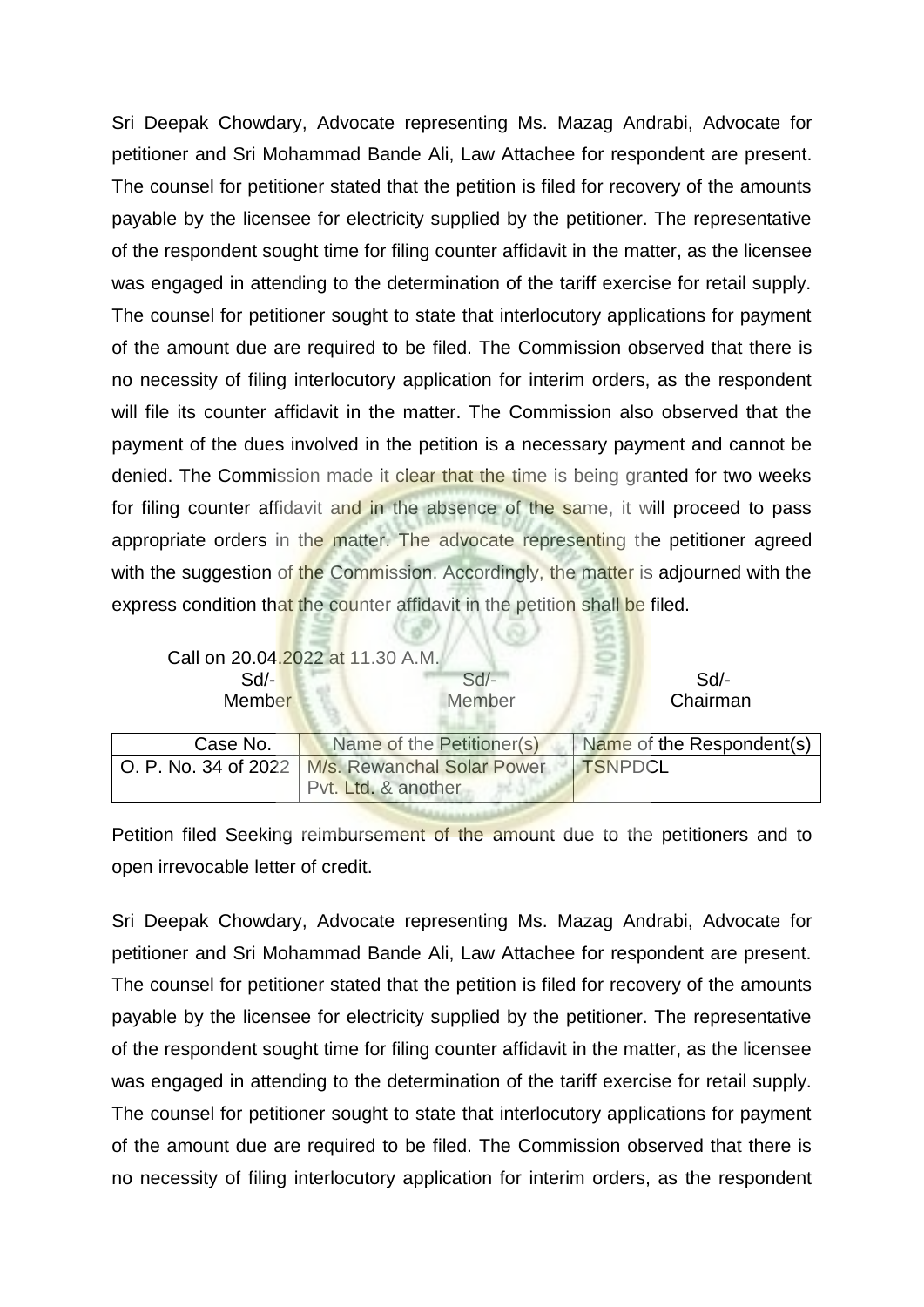will file its counter affidavit in the matter. The Commission also observed that the payment of the dues involved in the petition is a necessary payment and cannot be denied. The Commission made it clear that the time is being granted for two weeks for filing counter affidavit and in the absence of the same, it will proceed to pass appropriate orders in the matter. The advocate representing the petitioner agreed with the suggestion of the Commission. Accordingly, the matter is adjourned with the express condition that the counter affidavit in the petition shall be filed.

|          | Call on 20.04.2022 at 11.30 A.M.                |                           |
|----------|-------------------------------------------------|---------------------------|
| Sd       | $Sd$ -                                          | Sd/-                      |
| Member   | Member                                          | Chairman                  |
|          |                                                 |                           |
| Case No. | Name of the Petitioner(s)                       | Name of the Respondent(s) |
|          | O. P. No. 35 of 2022   M/s. Neemuch Solar Power | <b>TSNPDCL</b>            |
|          | Pvt. Ltd. & another                             |                           |

Petition filed Seeking release of payment due along with late payment surcharge and consequential relief of payment of future bills in a timely manner in accordance with PPA.

Sri Deepak Chowdary, Advocate representing Ms. Mazag Andrabi, Advocate for petitioner and Sri Mohammad Bande Ali, Law Attachee for respondent are present. The counsel for petitioner stated that the petition is filed for recovery of the amounts payable by the licensee for electricity supplied by the petitioner. The representative of the respondent sought time for filing counter affidavit in the matter, as the licensee was engaged in attending to the determination of the tariff exercise for retail supply. The counsel for petitioner sought to state that interlocutory applications for payment of the amount due are required to be filed. The Commission observed that there is no necessity of filing interlocutory application for interim orders, as the respondent will file its counter affidavit in the matter. The Commission also observed that the payment of the dues involved in the petition is a necessary payment and cannot be denied. The Commission made it clear that the time is being granted for two weeks for filing counter affidavit and in the absence of the same, it will proceed to pass appropriate orders in the matter. The advocate representing the petitioner agreed with the suggestion of the Commission. Accordingly, the matter is adjourned with the express condition that the counter affidavit in the petition shall be filed.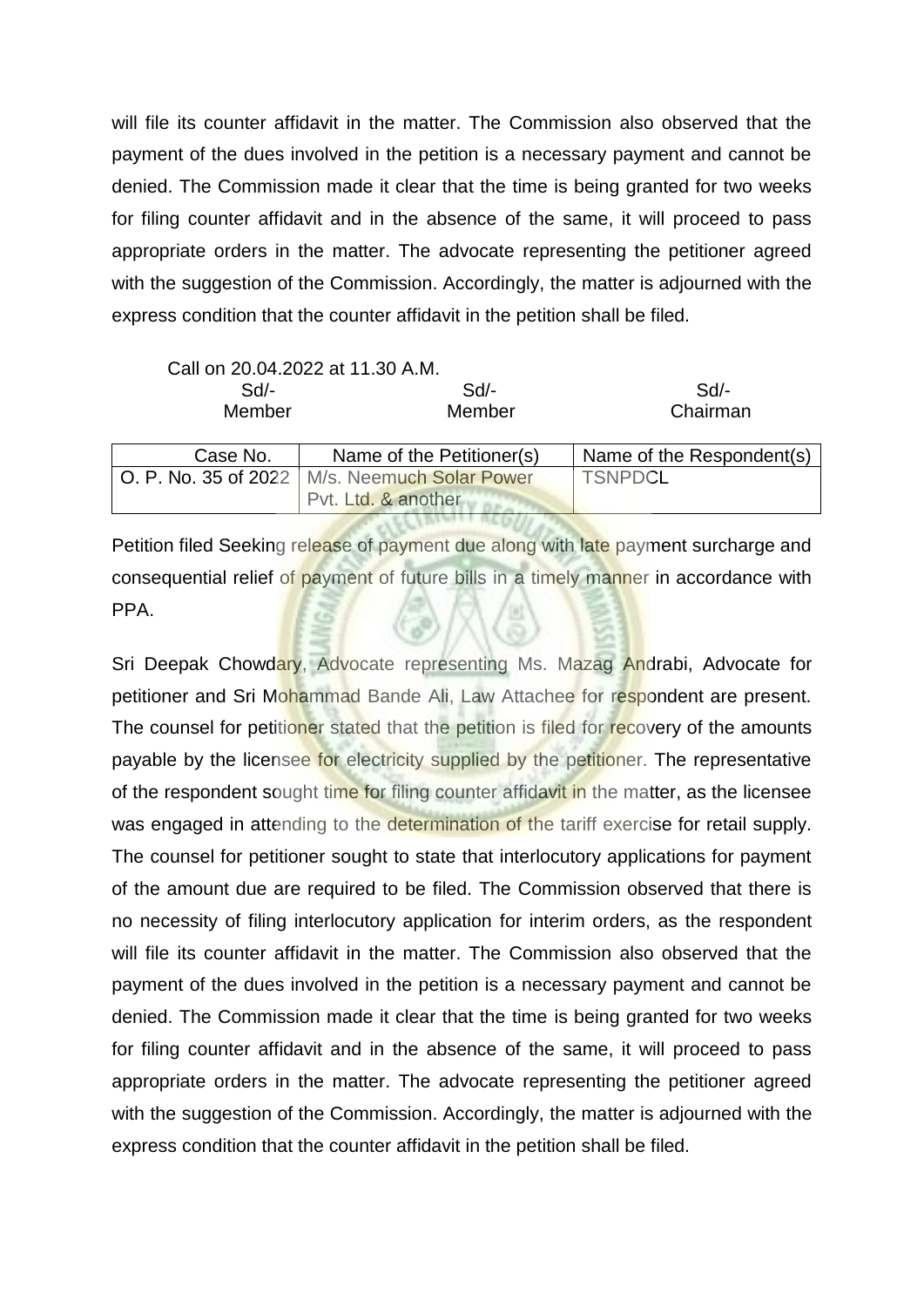|                      | Call on 20.04.2022 at 11.30 A.M. |                           |
|----------------------|----------------------------------|---------------------------|
| $Sd$ -               | $Sd$ -                           | $Sd$ -                    |
| Member               | Member                           | Chairman                  |
| Case No.             | Name of the Petitioner(s)        | Name of the Respondent(s) |
| O. P. No. 36 of 2022 | M/s. ACME Warangal Solar         | <b>TSNPDCL</b>            |
|                      | Power Pvt. Ltd. & another        |                           |

Petition filed Seeking release of payment due along with late payment surcharge and consequential relief of payment of future bills in a timely manner in accordance with PPA.

Sri Deepak Chowdary, Advocate representing Ms. Mazag Andrabi, Advocate for petitioner and Sri Mohammad Bande Ali, Law Attachee for respondent are present. The counsel for petitioner stated that the petition is filed for recovery of the amounts payable by the licensee for electricity supplied by the petitioner. The representative of the respondent sought time for filing counter affidavit in the matter, as the licensee was engaged in attending to the determination of the tariff exercise for retail supply. The counsel for petitioner sought to state that interlocutory applications for payment of the amount due are required to be filed. The Commission observed that there is no necessity of filing interlocutory application for interim orders, as the respondent will file its counter affidavit in the matter. The Commission also observed that the payment of the dues involved in the petition is a necessary payment and cannot be denied. The Commission made it clear that the time is being granted for two weeks for filing counter affidavit and in the absence of the same, it will proceed to pass appropriate orders in the matter. The advocate representing the petitioner agreed with the suggestion of the Commission. Accordingly, the matter is adjourned with the express condition that the counter affidavit in the petition shall be filed.

|                        | Call on 20.04.2022 at 11.30 A.M. |                           |
|------------------------|----------------------------------|---------------------------|
| $Sd$ -                 | $Sd$ -                           | $Sd$ -                    |
| Member                 | Member                           | Chairman                  |
|                        |                                  |                           |
| Case No.               | Name of the Petitioner(s)        | Name of the Respondent(s) |
| O. P. No. 37 of 2022 l | M/s. ACME Narwana Solar          | <b>TSNPDCL</b>            |
|                        | Power Pvt. Ltd. & another        |                           |

Petition filed Seeking release of payment due along with late payment surcharge and consequential relief of payment of future bills in a timely manner in accordance with PPA.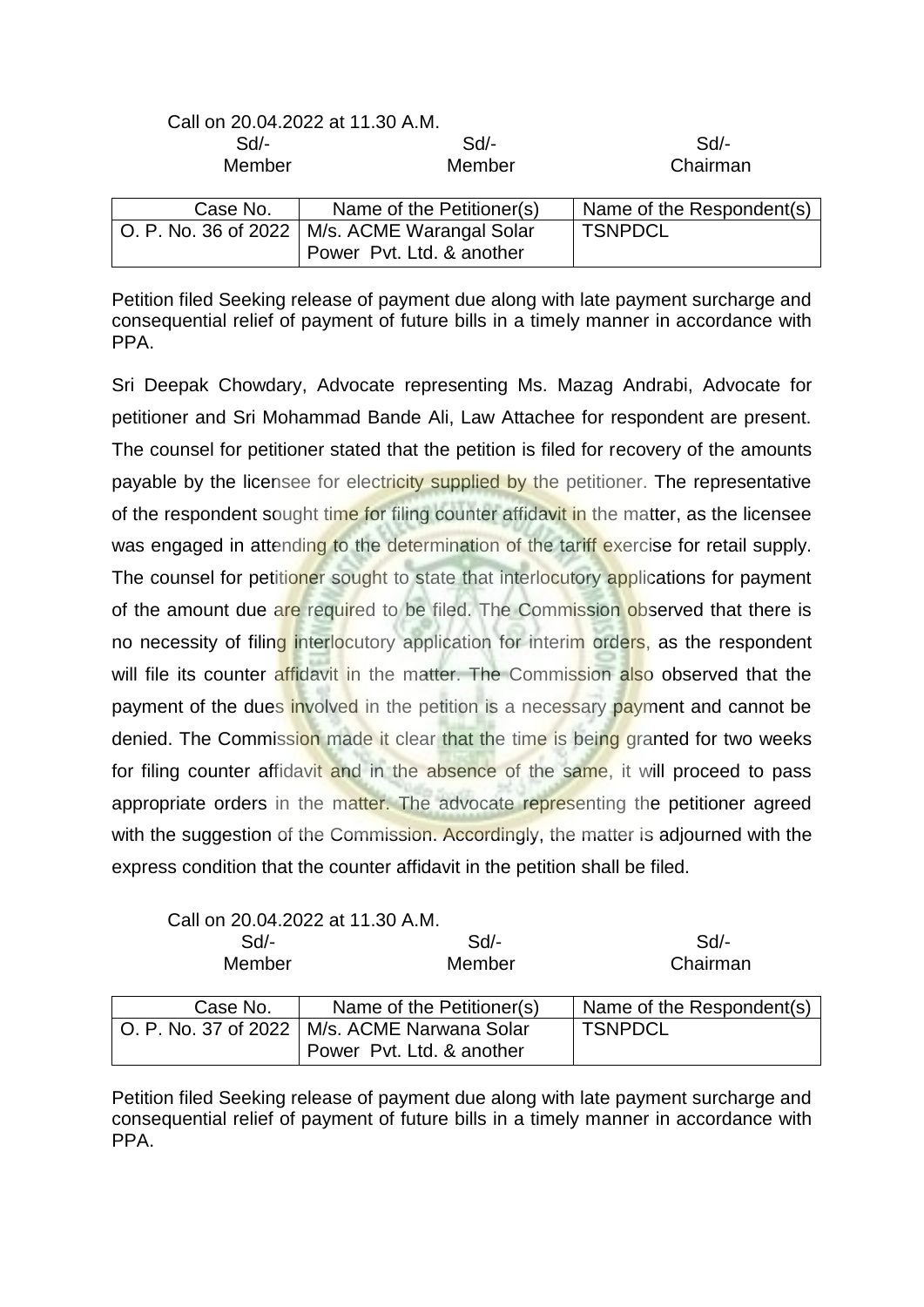Sri Deepak Chowdary, Advocate representing Ms. Mazag Andrabi, Advocate for petitioner and Sri Mohammad Bande Ali, Law Attachee for respondent are present. The counsel for petitioner stated that the petition is filed for recovery of the amounts payable by the licensee for electricity supplied by the petitioner. The representative of the respondent sought time for filing counter affidavit in the matter, as the licensee was engaged in attending to the determination of the tariff exercise for retail supply. The counsel for petitioner sought to state that interlocutory applications for payment of the amount due are required to be filed. The Commission observed that there is no necessity of filing interlocutory application for interim orders, as the respondent will file its counter affidavit in the matter. The Commission also observed that the payment of the dues involved in the petition is a necessary payment and cannot be denied. The Commission made it clear that the time is being granted for two weeks for filing counter affidavit and in the absence of the same, it will proceed to pass appropriate orders in the matter. The advocate representing the petitioner agreed with the suggestion of the Commission. Accordingly, the matter is adjourned with the express condition that the counter affidavit in the petition shall be filed.

| $Sd$ -<br>Member     | Call on 20.04.2022 at 11.30 A.M.<br>$Sd$ -<br>Member | $Sd$ -<br>Chairman        |
|----------------------|------------------------------------------------------|---------------------------|
| Case No.             | Name of the Petitioner(s)                            | Name of the Respondent(s) |
| O. P. No. 38 of 2022 | M/s. ACME Fazilka Power                              | <b>TSNPDCL</b>            |
|                      | Pvt. Ltd. & another                                  |                           |

(な) ハース

Petition filed Seeking release of payment due along with late payment surcharge and consequential relief of payment of future bills in a timely manner in accordance with PPA.

Sri Deepak Chowdary, Advocate representing Ms. Mazag Andrabi, Advocate for petitioner and Sri Mohammad Bande Ali, Law Attachee for respondent are present. The counsel for petitioner stated that the petition is filed for recovery of the amounts payable by the licensee for electricity supplied by the petitioner. The representative of the respondent sought time for filing counter affidavit in the matter, as the licensee was engaged in attending to the determination of the tariff exercise for retail supply. The counsel for petitioner sought to state that interlocutory applications for payment of the amount due are required to be filed. The Commission observed that there is no necessity of filing interlocutory application for interim orders, as the respondent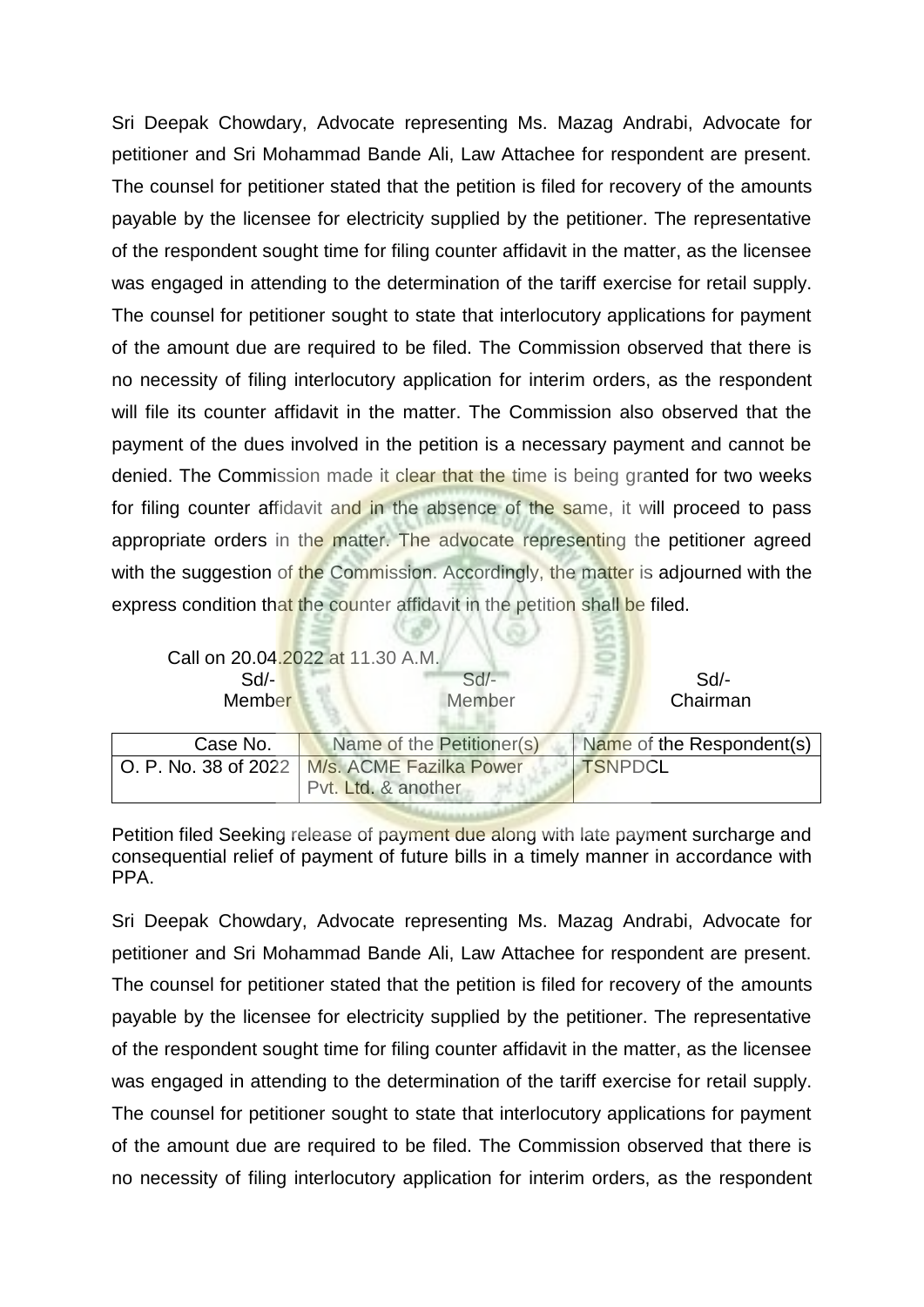will file its counter affidavit in the matter. The Commission also observed that the payment of the dues involved in the petition is a necessary payment and cannot be denied. The Commission made it clear that the time is being granted for two weeks for filing counter affidavit and in the absence of the same, it will proceed to pass appropriate orders in the matter. The advocate representing the petitioner agreed with the suggestion of the Commission. Accordingly, the matter is adjourned with the express condition that the counter affidavit in the petition shall be filed.

|          | Call on 20.04.2022 at 11.30 A.M.                  |                                |
|----------|---------------------------------------------------|--------------------------------|
| $Sd$ -   | Sd/-                                              | Sd/-                           |
| Member   | Member                                            | Chairman                       |
|          |                                                   |                                |
| Case No. | Name of the Petitioner(s)                         | Name of the Respondent(s)      |
|          | O. P. No. 39 of 2022   M/s. Sprng Solar Pvt. Ltd. | <b>TSSPDCL &amp; TSTRANSCO</b> |

Petition filed Seeking reimbursement of amount due from December, 2020 to December, 2021, late payment charges for the period from April, 2016 to November, 2021, interest on the total outstanding amount and opening an irrevocable letter of credit in favour of the petitioner.

| Call on 20.04.2022 at 11.30 A.M. |        |          |
|----------------------------------|--------|----------|
| Sd/-                             | Sd/-   | Sd       |
| Member                           | Member | Chairman |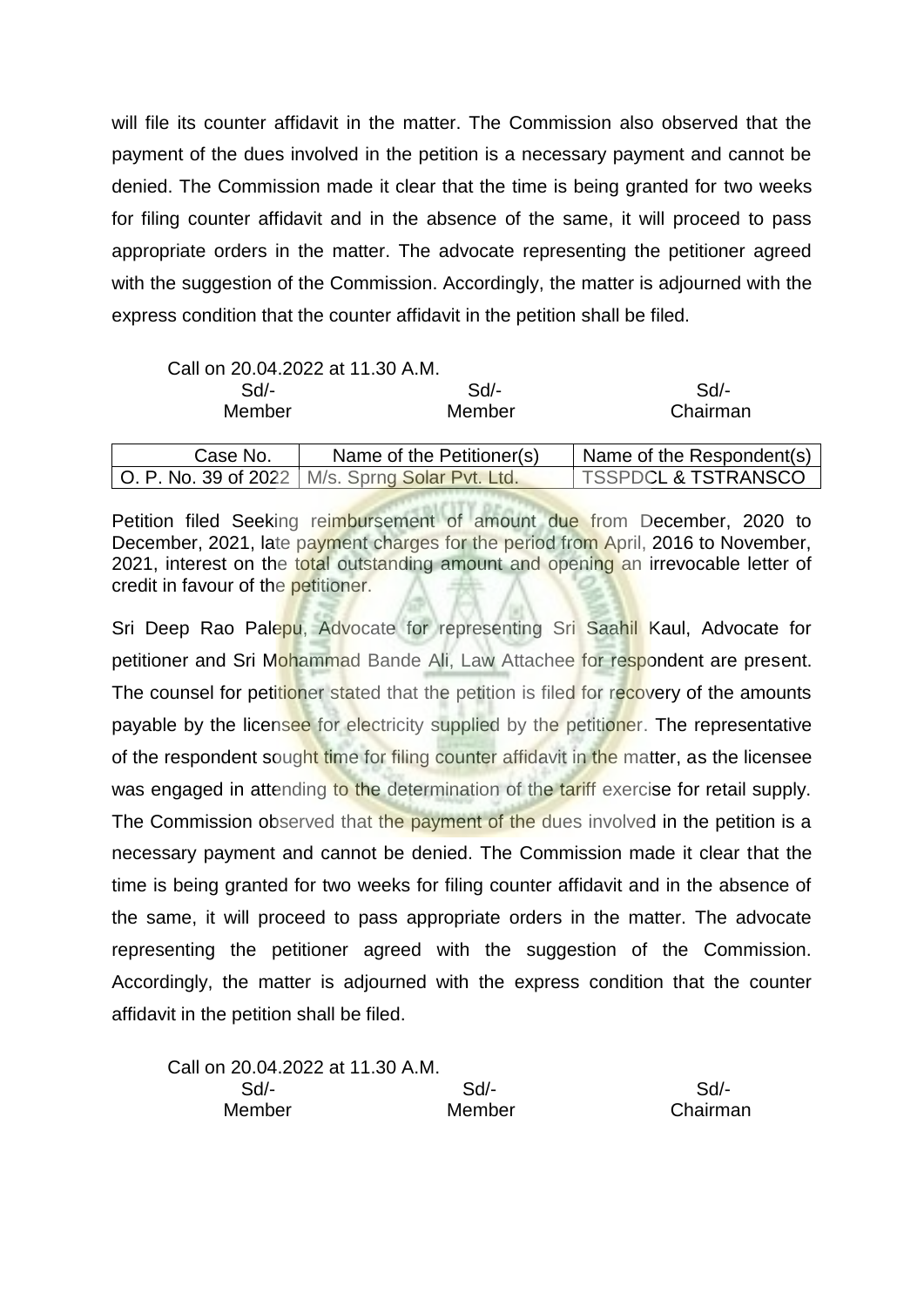| Case No. | Name of the Petitioner(s)                         | Name of the Respondent(s) |
|----------|---------------------------------------------------|---------------------------|
|          | O. P. No. 40 of 2022   M/s. ACME Karimnagar Solar | <b>TSNPDCL</b>            |
|          | Power Pvt. Ltd. & another                         |                           |

Petition filed Seeking release of payment due along with late payment surcharge and consequential relief of payment of future bills in a timely manner in accordance with PPA.

Sri Deepak Chowdary, Advocate representing Ms. Mazag Andrabi, Advocate for petitioner and Sri Mohammad Bande Ali, Law Attachee for respondent are present. The counsel for petitioner stated that the petition is filed for recovery of the amounts payable by the licensee for electricity supplied by the petitioner. The representative of the respondent sought time for filing counter affidavit in the matter, as the licensee was engaged in attending to the determination of the tariff exercise for retail supply. The counsel for petitioner sought to state that interlocutory applications for payment of the amount due are required to be filed. The Commission observed that there is no necessity of filing interlocutory application for interim orders, as the respondent will file its counter affidavit in the matter. The Commission also observed that the payment of the dues involved in the petition is a necessary payment and cannot be denied. The Commission made it clear that the time is being granted for two weeks for filing counter affidavit and in the absence of the same, it will proceed to pass appropriate orders in the matter. The advocate representing the petitioner agreed with the suggestion of the Commission. Accordingly, the matter is adjourned with the express condition that the counter affidavit in the petition shall be filed.

|          | Call on 20.04.2022 at 11.30 A.M.                  |                                |
|----------|---------------------------------------------------|--------------------------------|
| $Sd$ -   | Sd/-                                              | $Sd/-$                         |
| Member   | Member                                            | Chairman                       |
| Case No. | Name of the Petitioner(s)                         | Name of the Respondent(s)      |
|          | O. P. No. 41 of 2022   M/s. Sprng Suryoday Energy | <b>TSNPDCL &amp; TSTRANSCO</b> |

Petition filed Seeking reimbursement of amount due from December, 2020 to December, 2021, late payment charges for the period from April, 2016 to November, 2021, interest on the total outstanding amount and opening an irrevocable letter of credit in favour of the petitioner.

Pvt. Ltd. & another

Sri Deep Rao Palepu, Advocate for representing Sri Saahil Kaul, Advocate for petitioner and Sri Mohammad Bande Ali, Law Attachee for respondent are present. The counsel for petitioner stated that the petition is filed for recovery of the amounts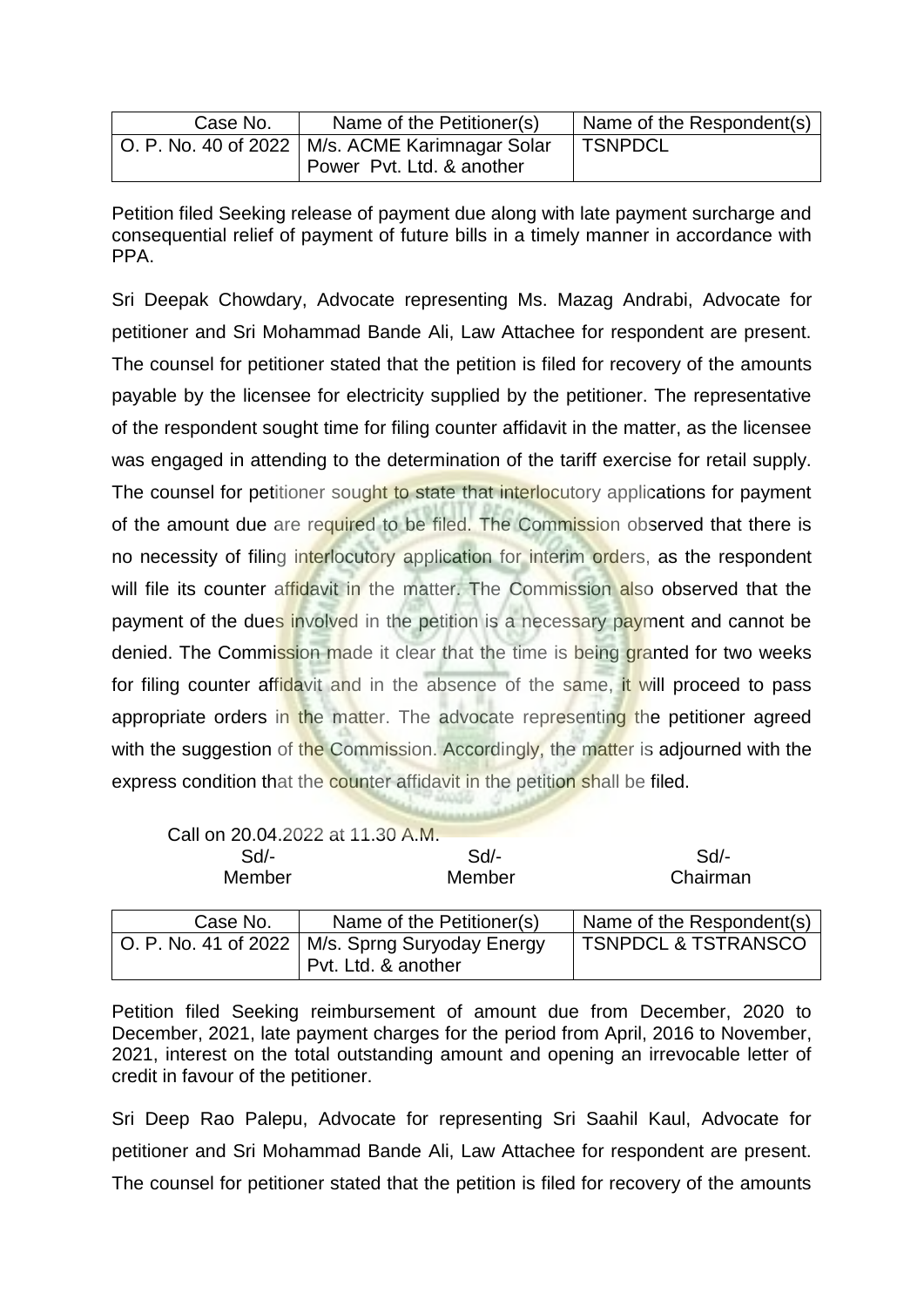payable by the licensee for electricity supplied by the petitioner. The representative of the respondent sought time for filing counter affidavit in the matter, as the licensee was engaged in attending to the determination of the tariff exercise for retail supply. The Commission observed that the payment of the dues involved in the petition is a necessary payment and cannot be denied. The Commission made it clear that the time is being granted for two weeks for filing counter affidavit and in the absence of the same, it will proceed to pass appropriate orders in the matter. The advocate representing the petitioner agreed with the suggestion of the Commission. Accordingly, the matter is adjourned with the express condition that the counter affidavit in the petition shall be filed.

Call on 20.04.2022 at 11.30 A.M.

| Sd/-   |  |  |  |
|--------|--|--|--|
| Member |  |  |  |

 Sd/- Sd/- Sd/- Member Chairman

| Case No. | Name of the Petitioner(s)                                     | Name of the Respondent(s)      |
|----------|---------------------------------------------------------------|--------------------------------|
|          | $\vert$ O. P. No. 42 of 2022 $\vert$ M/s. Sprng Transform Sun | <b>TSSPDCL &amp; TSTRANSCO</b> |
|          | <b>Energy Pvt. Ltd.</b>                                       |                                |

Petition filed Seeking reimbursement of amount due from December, 2020 to December, 2021, late payment charges for the period from April, 2016 to November, 2021, interest on the total outstanding amount and opening an irrevocable letter of credit in favour of the petitioner.

Sri Deep Rao Palepu, Advocate for representing Sri Saahil Kaul, Advocate for petitioner and Sri Mohammad Bande Ali, Law Attachee for respondent are present. The counsel for petitioner stated that the petition is filed for recovery of the amounts payable by the licensee for electricity supplied by the petitioner. The representative of the respondent sought time for filing counter affidavit in the matter, as the licensee was engaged in attending to the determination of the tariff exercise for retail supply. The Commission observed that the payment of the dues involved in the petition is a necessary payment and cannot be denied. The Commission made it clear that the time is being granted for two weeks for filing counter affidavit and in the absence of the same, it will proceed to pass appropriate orders in the matter. The advocate representing the petitioner agreed with the suggestion of the Commission.